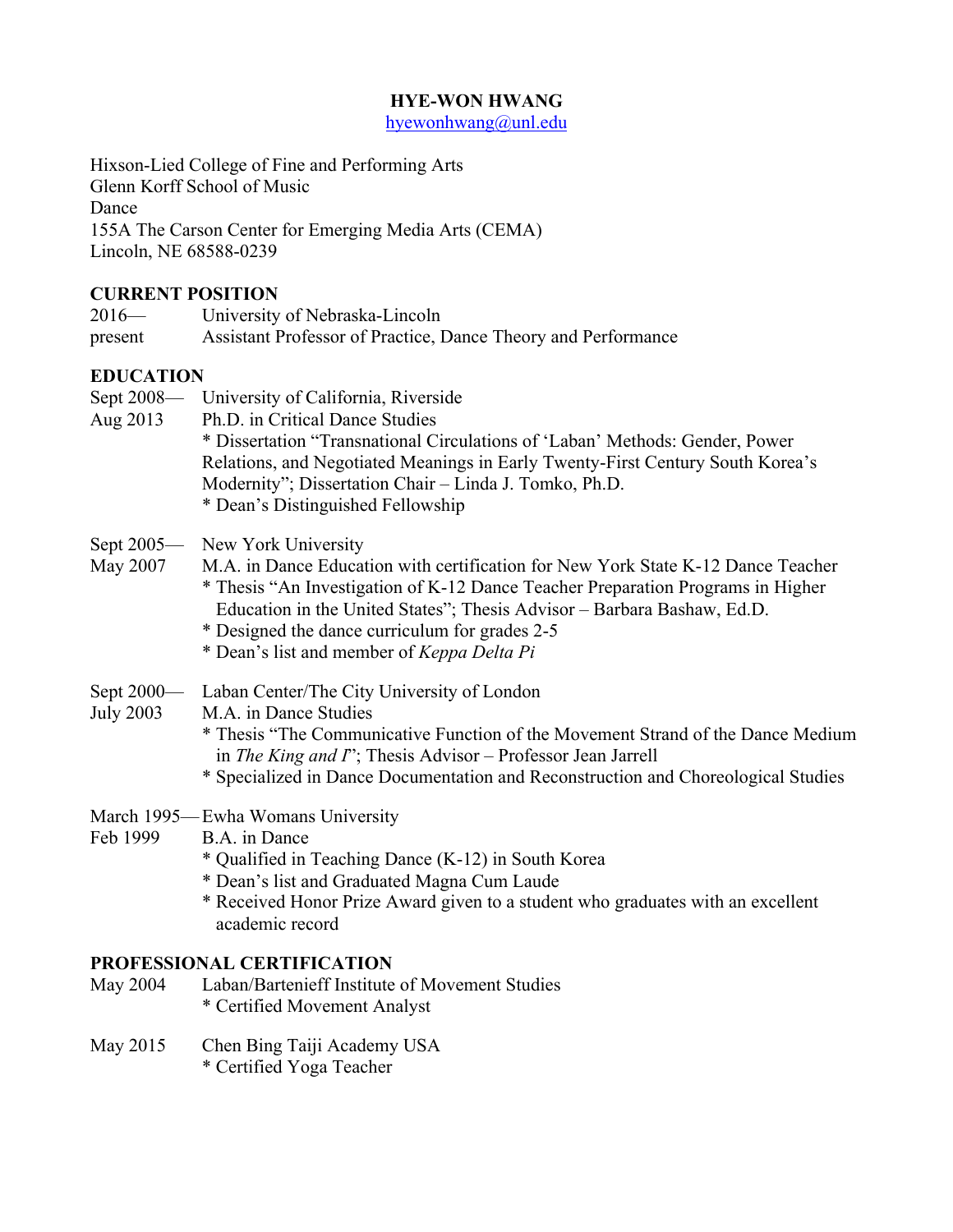#### **TEACHING EXPERIENCE**

| present                   | Aug 2016— Assistant Professor of Practice in Dance Theory and Performance<br>Glenn Korff School of Music, University of Nebraska, Lincoln                          |
|---------------------------|--------------------------------------------------------------------------------------------------------------------------------------------------------------------|
| May 2016                  | Aug 2015— Lecturer in Dance<br>Glenn Korff School of Music, University of Nebraska, Lincoln                                                                        |
| June 2014                 | March 2014—Lecturer in Dance<br>Dance Department, University of California, Riverside                                                                              |
| Sept $2013$ —<br>Dec 2013 | Lecturer in Dance<br>Dance Department, University of California, Riverside                                                                                         |
| Sept 2009—<br>March 2013  | Teaching Assistant/Instructor in Dance<br>Dance Department, University of California, Riverside                                                                    |
| Sept $2006-$<br>May 2007  | Teaching Assistant in Dance Education<br>Department of Music and Performing Arts Professions<br>Steinhardt School of Culture, Education and Human Development, NYU |
| $2006 - 2007$             | <b>Student Teaching in Dance Class</b><br>School of Performing Arts (PS 315) in Brooklyn, New York                                                                 |
| 2004-2005                 | Teaching Assistant in the LMA/BF Yearlong Program<br>Laban/Bartenieff Institute of Movement Studies, New York City                                                 |

#### **COURSES TAUGHT at UNL**

- \* Intermediate and Advanced Modern Dance Technique, studio classes designed for undergraduate dance students (both majors and minors) to explore movement vocabulary, concepts, and principles of Modern dance techniques (Lower Intermediate Dance Techniques – Fall 2015, Spring 2016, Fall 2016, Spring 2017, Fall 2017, Spring 2018, Fall 2018, Spring 2019, Fall 2019, Spring 2020, Fall 2020, Spring 2021; Upper Intermediate Dance Techniques – Fall 2015, Spring 2016, Fall 2016, Spring 2017, Fall 2017, Spring 2018, Fall 2018, Spring 2019, Fall 2019, Spring 2020, Fall 2020, Spring 2021; Advanced Dance Techniques – Fall 2015, Spring 2016, Fall 2016, Spring 2017, Fall 2017, Spring 2018, Fall 2018, Spring 2019, Fall 2020, Spring 2021)
- \* Composition and Choreography, a studio class in dance making for undergraduate dance majors (Fall 2015)
- \* Introduction to Dance History, online course designed for undergraduate dance and non-dance major and minor students to offer a historical survey of American concert and street dances (Fall 2016, Fall 2017, Fall 2018, Fall 2020)
- \* History of Dance: Twentieth Century and Beyond, online course in studying the development of modern and postmodern dance in the U.S. from the mid-twentieth century to the contemporary period for undergraduate dance majors and minors (Spring 2016)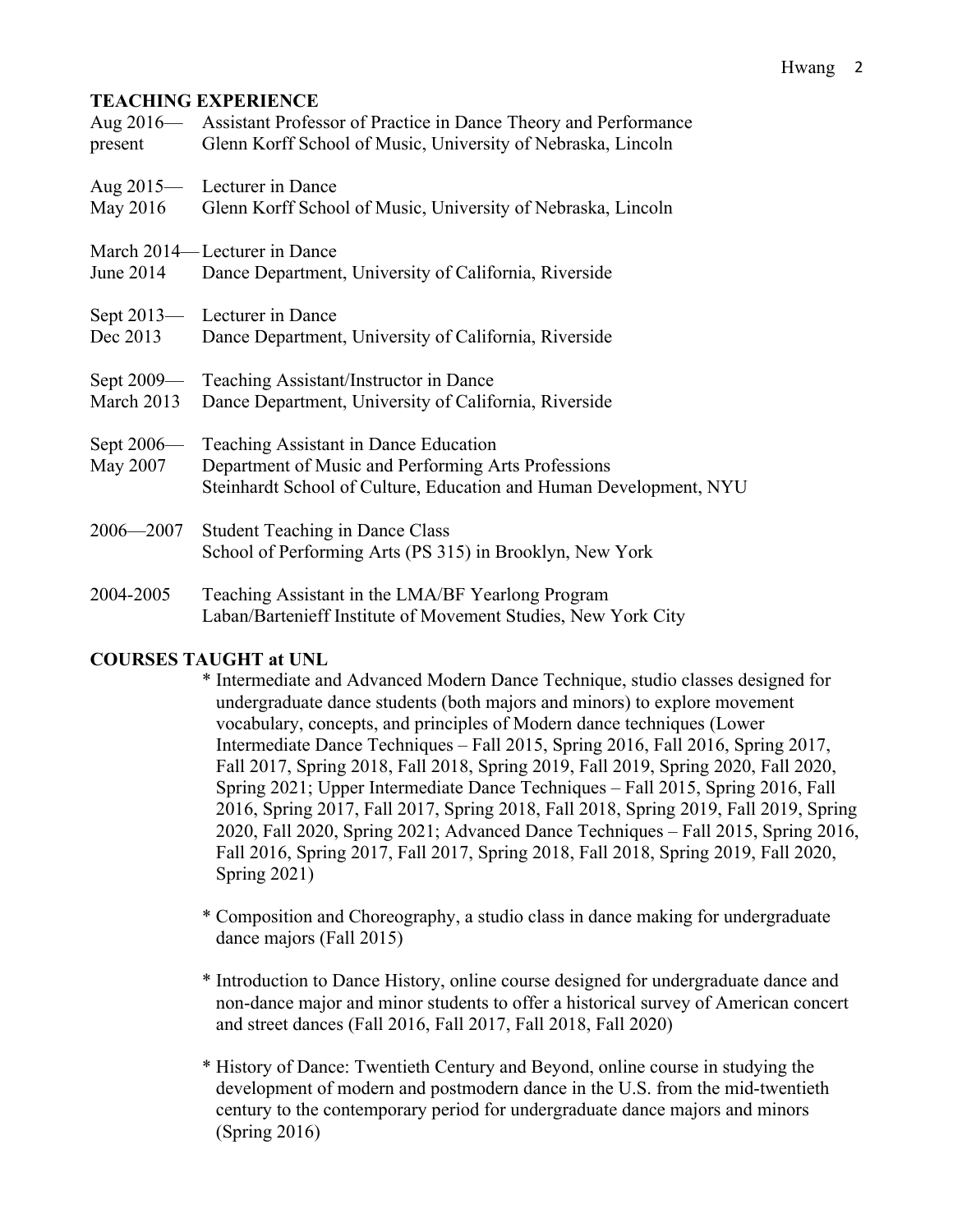- \* Dance, Culture, Politics, in-person class in studying dance as a historical and cultural practice by examining a variety of dance forms and dancing bodies (both inside and outside of the US) in the  $20<sup>th</sup>$  and  $21<sup>st</sup>$  centuries (Spring 2018, Spring 2020)
- \* Dance Techniques, studio classes designed for undergraduate dance students (both majors and minors) and other by permission to re-take courses that they have already completed in order to maintain their dance practice (Fall 2016, Spring 2017, Fall 2017, Spring 2018, Fall 2018, Spring 2019, Fall 2019, Spring 2020)
- \* Repertoire, Improvisation, and Performance, co-teaching class designed to coach, mentor, and rehearse for the Evenings of Dance (faculty and guest artists generated pieces), the Student Dance Project (student generated pieces), and other informal and formal dance program-related performance events (Fall 2015, Spring 2016, Fall 2016, Spring 2017, Fall 2017, Spring 2018, Fall 2018, Spring 2019, Fall 2019, Spring 2020, Fall 2020, Spring 2021)
- \* Special Topics: Mindfulness and Embodied Practices for Well Being, co-teaching 3 week online mini-course designed for students from any disciplines to offer various mindful and embodied activities including mediation, Pilates, Yoga, Bartenieff Fundamentals, and Alexander Technique (Fall 2020)
- \* Special Topics: Motif Writing and Creative Dance Education, offering an independent study for Kelli Bower, dance major (Spring 2020)
- \* Independent Study: Hip Hop Dance in Seouth Korea, offering an independent study for Jordan Young, Honor's program student (Fall 2018)
- \* Advising Jordan Young for her undergraduate Honor's Senior Thesis: mentoring and advising on her project entitled "Dance for What?: A Documentary of UNL Hip Hop Dance Club" (Fall 2018, Spring 2019, Fall 2019, Spring 2020)
- \* Advising Gayle Rocz for her undergraduate Capstone project: mentoring and advising on her project entitled "Competiton Dance: Gender, Sexuality, and Media" (working title) (Fall 2019, Spring 2020)
- \* Serving as a third observer for Vanessa Reiser's undergraduate Capstone project: mentoring and advising on her project entitled "A Movement Analysis Study of Dancers Training in Modern Technique" (Spring 2020, Fall 2020)
- \* Independent Study: Somatic Practices, offering an independent study for Hannah Rothermich, dance major (Spring 2021)

### **TEACHING AWARDS**

March 5, Family & Friends' Recognition Awards

2021 The Division of Student Affairs, The Parents Association and The Teaching Council of the University of Nebraska-Lincoln

> \* Recognize a member of the university community who has made a significant difference in a student's life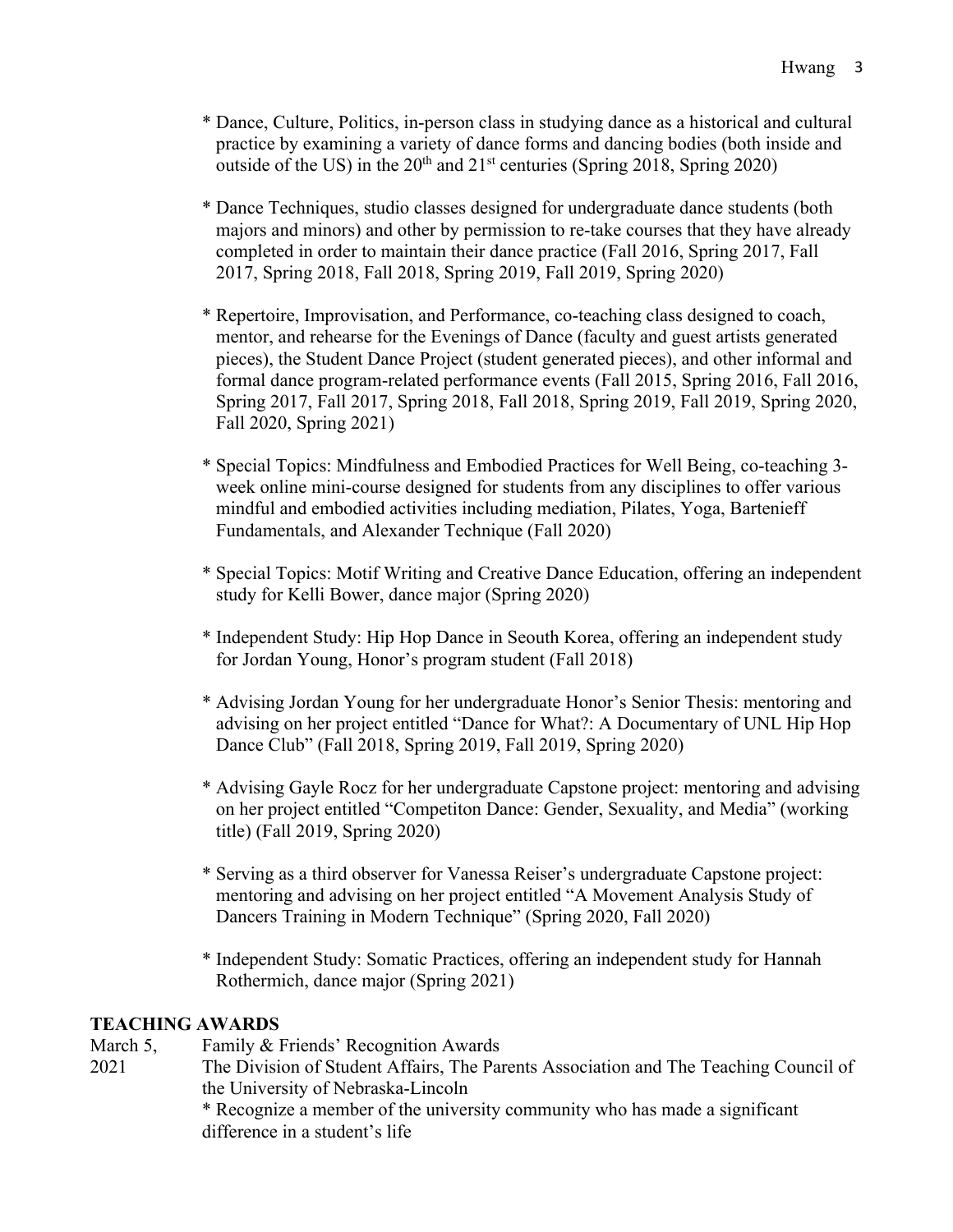- April 13, College Distinguished Teaching Award
- 2020 Hixson-Lied College of Fine and Performing Arts and Office of the Executive Vice Chancellor for Faculty and Academic Affairs, University of Nebraska-Lincoln \* recognize a professor who has demonstrated excellence in teaching and selfless dedication to students
- April 22, Junior Faculty Teaching Award
- 2018 Hixson-Lied College of Fine and Performing Arts, University of Nebraska-Lincoln \* recognize a junior faculty member at Assistant rank who has demonstrated exemplary accomplishment in teaching

#### **PROFESSIONAL PERFORMING EXPERIENCE**

- March 2002—Rodgers and Hammerstein's *The King and I* in the U.K.
- Oct 2002 Clear Channel Entertainment, Dodger Theatrical Holding, Inc. (U.K. tour) **\*** Reviewed in *The Chosun Ilbo* P39, Thursday, July 4, 2002

#### **PROFESSIONAL DANCE TRAINING**

Seoul Arts High School in Korea; Higher Education Institutions in Korea, the U.K., and the U.S.

\* Vaganova style-based Classical Ballet, Graham-, Cunningham-, Limón-, Releasebased Modern dance, and Korean traditional dance

- **PERFORMANCE/CHOREOGRAPHY EXPERIENCE (Selected)** April 28, "Humming for Reconciliation" 2021 *Evenings of Dance*, an annual concert of modern dance works by faculty, guest artists and selected students of the UNL dance program Lied Center for Performing Arts, University of Nebraska-Lincoln \* Choreographed by Hye-Won Hwang with the dancers \* Danced by Sara Luedders, Vanessa Reiser, Maren Schuttler, Isabella Starkey Meier \* Voice by Hye-Won Hwang, Allie Kingsley, Tanner Krecklow, Sara Luedders, Vanessa Reiser, Maren Schuttler, Isabella Starkey Meier \* Sound Art/Music by Greg Simon; Michael Wall, "Burr" and "Heaven's Dust 2" \* Quote: Alan Paton \* Video: Jordan Reanne Patt \* Lighting Design: Dan Stratman April 2, "Until Tomorrow" 2021 *DanceUNL First Friday Event* \* Choreographed by Susan Ourada \* Danced by Katie Heckman, Hye-Won Hwang, Beth Danielle Jensen, Gayle Rocz, Melissa Templeton, Kathryn Voigt \* Music by Johann Sebastian Bach April 2, "Phenomenal, That's Me"
- 2021 *DanceUNL First Friday Event* Carson Center for Emerging Media Arts Lobby, University of Nebraska-Lincoln \* Dance & Poetry project idea and direction by Hye-Won Hwang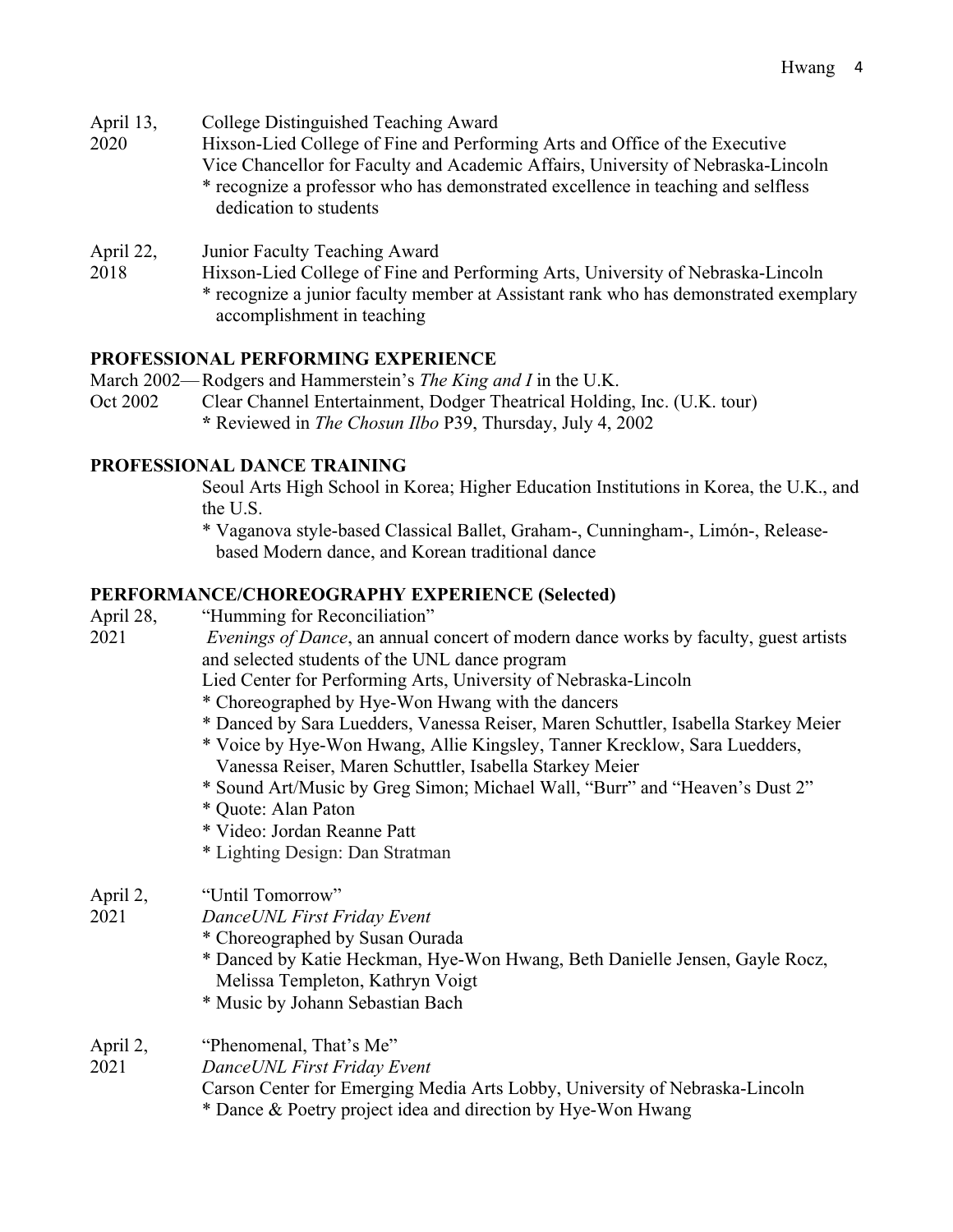|                     | * Structured Dance Improvisation by Allyson Akerberg, Lanie Allen, Abigail Brady,<br>Taylor Butterfield, Hannah Friedt, Valerie Gust, Johnathan Kelly, Heng Liang, Cicia<br>Lin, Nevaeh Madlock, Jennifer Nguyen, Hannah Rothermich, Katiana Sickmann,<br><b>Elaine Stueve</b><br>* Poem, ""Phenomenal Woman" by Maya Angelou<br>* Voice: Elaine Stueve<br>* Music: Gabriela Lena Frank, Zoë Keating, Dobrinka Tabakova<br>* Cellist: India Enter                                      |
|---------------------|----------------------------------------------------------------------------------------------------------------------------------------------------------------------------------------------------------------------------------------------------------------------------------------------------------------------------------------------------------------------------------------------------------------------------------------------------------------------------------------|
| March 5,<br>2021    | "Reconstructing Memories; Rebuilding Relationships", A collaborative work between<br>dance and visual arts<br>DanceUNL First Friday Event<br>* Choreographed and danced by Hye-Won Hwang<br>* Visual Art and Costume by Geraldine Dobos<br>* Dance Film by Laura Witsken and Jordan Reanne Patt<br>* Funded by Faculty Research/Creative Grant – Covid-19 Rapid Response                                                                                                               |
| November 6,<br>2020 | "Humming for Reconciliation"<br>DanceUNL First Friday Event<br>Carson Center for Emerging Media Arts Lobby, University of Nebraska-Lincoln<br>* Choreographed by Hye-Won Hwang with the dancers<br>* Danced by Sara Luedders, Isabella Starkey Meier, Vanessa Reiser, Maren Schuttler<br>* Voices by Hye-Won Hwang, Allie Kingsley, Tanner Krecklow, Sara Luedders,<br>Isabella Starkey Meier, Vanessa Reiser, Maren Schuttler<br>* Sound Art by Greg Simon<br>* Music by Michael Wall |
| November 6,<br>2020 | "Trio A: Re-presentations of Re-presentations"<br>DanceUNL First Friday Event<br>Carson Center for Emerging Media Arts Lobby, University of Nebraska-Lincoln<br>* Choreographed by Yvonne Rainer<br>* Dance reconstruction project idea and arrangement by Hye-Won Hwang<br>* Interpretation and Re-presentation by Gretchen Crum, Sidney Parks, Ashlin Rang,<br>Mia Hilt, Rushi Ou, Vanessa Reiser, Maren Schuttler<br>* Music by Milana Milošević<br>* Flute played by Sanda Masic   |
| Oct 2,<br>2020      | "Salpuri-Bach II"<br>DanceUNL First Friday Event<br>Carson Center for Emerging Media Arts Lobby, University of Nebraska-Lincoln<br>* Choreographed by Maebang Lee, Rearranged by Jungneo Kim<br>* Danced by Hye-Won Hwang<br>* Music by Johann Sebastian Bach<br>* Cello played and improvised by Karen Becker                                                                                                                                                                         |
| Oct 2,<br>2020      | "Collective Stories"<br>Dance UNL First Friday Event<br>Carson Center for Emerging Media Arts Lobby, University of Nebraska-Lincoln<br>* Choreographed and dance scored by Hye-Won Hwang                                                                                                                                                                                                                                                                                               |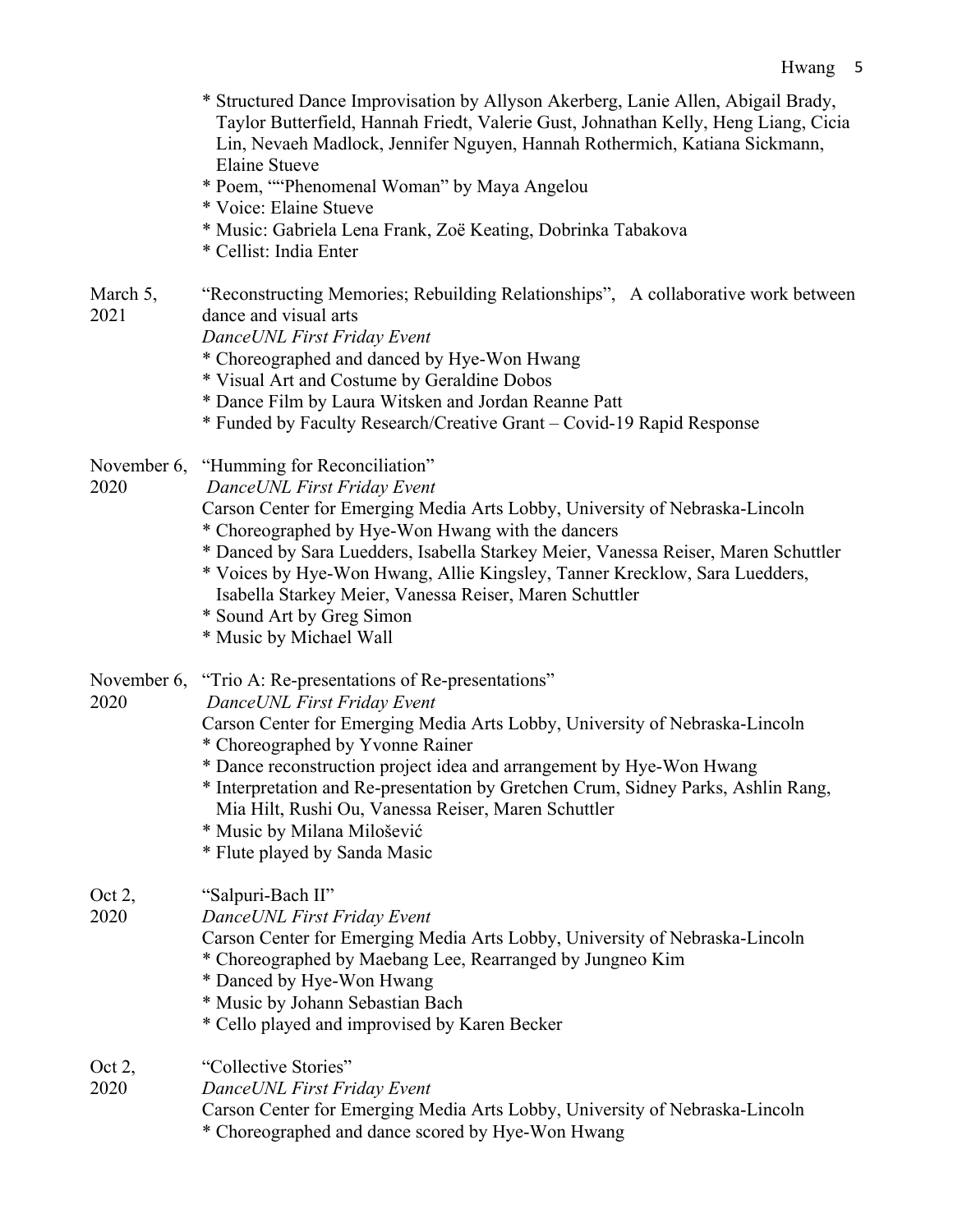- \* Danced by Cece Duhamel, Thảo Dương, Gabriela Gonzales, Cody Hartshorn, Isabella Starkey Meier, Hannah Rothermich
- \* Drum improvised by Vince Learned
- September 12, "Schizocosa"
- 2020 TEDxLincoln
	- \* Choreographed by Susan Ourada
	- \* Danced by Katie Heckman, Hye-Won Hwang, and Beth Danielle Jensen
	- \* Music by Garrett Hope
- April 23-26, "Humming for Reconciliation" (Canceled due to the Coronavirus outbreak)

2020 *Evenings of Dance*, an annual concert of modern dance works by faculty, guest artists and selected students of the UNL dance program

- Johnny Carson Theater, University of Nebraska-Lincoln
- \* Choreographed by Hye-Won Hwang with the dancers
- \* Danced by Allie Kingsley, Tanner Krecklow, Sara Luedders, Isabella Starkey Meier, Vanessa Reiser, Maren Schuttler
- \* Voices by Hye-Won Hwang, Allie Kingsley, Tanner Krecklow, Sara Luedders, Isabella Starkey Meier, Vanessa Reiser, Maren Schuttler
- \* Sound Art by Greg Simon
- \* Music by Michael Wall
- \* Lighting Design by Dan Stratman
- Feb 27, "What the Problem?"
- 2020 *Bill T. Jones/Arnie Zane Company*
	- Lied Center for Performing Arts, Lincoln, Nebraska
	- \* Choreographed by Bill T. Jones
	- \* Danced by Bill T. Jones, his company members, and community dancers (I was one of the community dancers)
- Feb 22, "Performance with Shostakovich's Chamber Symphony"
- 2020 *Russian Dances*
	- Lied Center for Performing Arts, Lincoln, Nebraska
	- \* Choreographed and directed by Susan Levine Ourada
	- \* Danced by Paul Besaw, Katie Heckman, Hannah Husman, Hye-Won Hwang, Beth Danielle Jensen, Melissa Templeton, and Kathryn Voigt
	- \* Music by Shostakovich
	- \* Played by Lincoln's Symphony Orchestra (Music Director/Conductor by Edward Polochick)
	- \* Lighting Design by Dan Stratman
- October 4, "Memories and Nostalgia"
- 2019 DanceUNL First Friday Event
	- Carson Center for Emerging Media Arts Lobby, University of Nebraska-Lincoln \* Choreographed and danced by Hye-Won Hwang, Kelli Bower, and Gayle Rocz
		- \* Music by Youngkook Kim
- May 28, "Searching for Meaning" "Memories and Nostalgia" "Community" 2019 *The Journey of Life Through Music & Dance, A* collaborative program of dance, piano,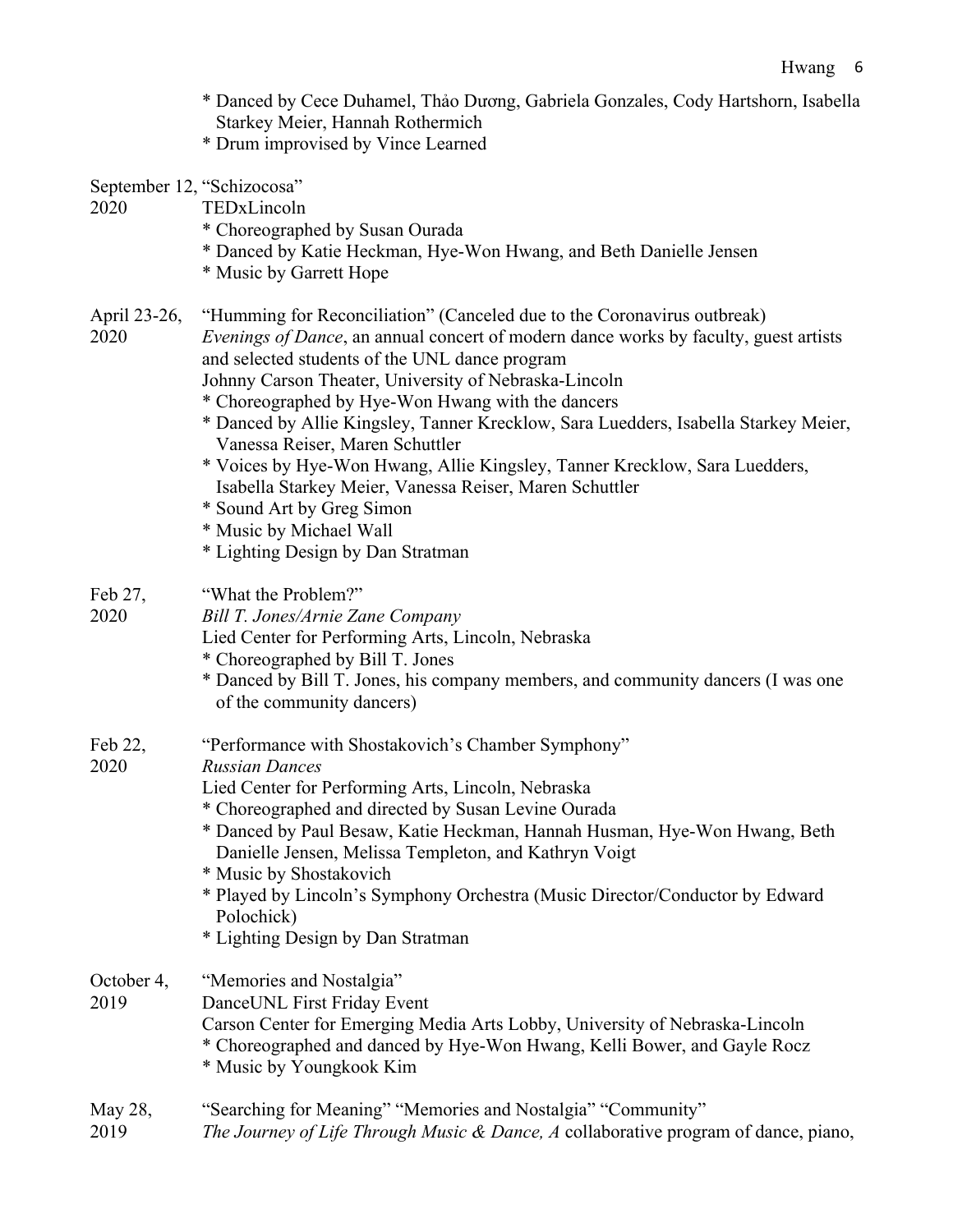and cello

Cultural Center at Hansei University, Gyeonggi-do, South Korea

- \* Choreographed and danced by Hye-Won Hwang, Kelli Bower, and Gayle Rocz
- \* Cello played by Karen Becker
- \* Piano played by Seung-Kyung Baek
- \* Music by Youngkook Kim, Ellen Taaffe Zwilich, Libby Larsen & Arirang, traditional Korean folk song
- \* Funded by "Student Interdisciplinary Creative Activity Grant" from Glenn Korff School of Music and Hixson-Lied College of Fine and Performing Arts at the University of Nebraska-Lincoln

May 27, "Searching for Meaning" "Memories and Nostalgia" "Community"

2019 *The Journey of Life Through Music & Dance, A* collaborative program of dance, piano, and cello

Art Hall at Gyeonggi Arts High School, Gyeonggi-do, South Korea

- \* Choreographed and danced by Hye-Won Hwang, Kelli Bower, and Gayle Rocz
- \* Cello played by Karen Becker
- \* Piano played by Seung-Kyung Baek
- \* Music by Youngkook Kim, Ellen Taaffe Zwilich, Libby Larsen & Arirang, traditional Korean folk song
- \* Funded by "Student Interdisciplinary Creative Activity Grant" from Glenn Korff School of Music and Hixson-Lied College of Fine and Performing Arts at the University of Nebraska-Lincoln
- May 12, "Searching for Meaning" "Memories and Nostalgia" "Community"
- 2019 *The Journey of Life Through Music & Dance, A* collaborative program of dance, piano, and cello
	- Chapel at First Plymouth, Lincoln, Nebraska
	- \* Choreographed and danced by Hye-Won Hwang, Kelli Bower, and Gayle Rocz
	- \* Cello played by Karen Becker
	- \* Piano played by Seung-Kyung Baek
	- \* Music by Youngkook Kim, Ellen Taaffe Zwilich, Libby Larsen & Arirang, traditional Korean folk song
- April 25-28, "Unuttered Echo"

2019 *Evenings of Dance*, an annual concert of modern dance works by faculty, guest artists and selected students of the UNL dance program

- Johnny Carson Theater, University of Nebraska-Lincoln
- \* Choreographed by Hye-Won Hwang with the dancers
- \* Danced by Kelli Bower, Allie Kingsley, Sara Luedders, Gayle Rocz, Maren Schuttler
- \* Music by Maurice Ravel
- \* Lighting Design by Dan Stratman
- Oct 23, 2018 "Desert of My Own Self"

*Rhythm of Peace-Movement for Change*, a concert of interdisciplinary collaborative works by UNL music and dance faculty and students, Taiji practitioner, and visual artist Sheldon Museum of Art, University of Nebraska-Lincoln

- \* Choreographed by Hye-Won Hwang
- \* Danced by Hye-Won Hwang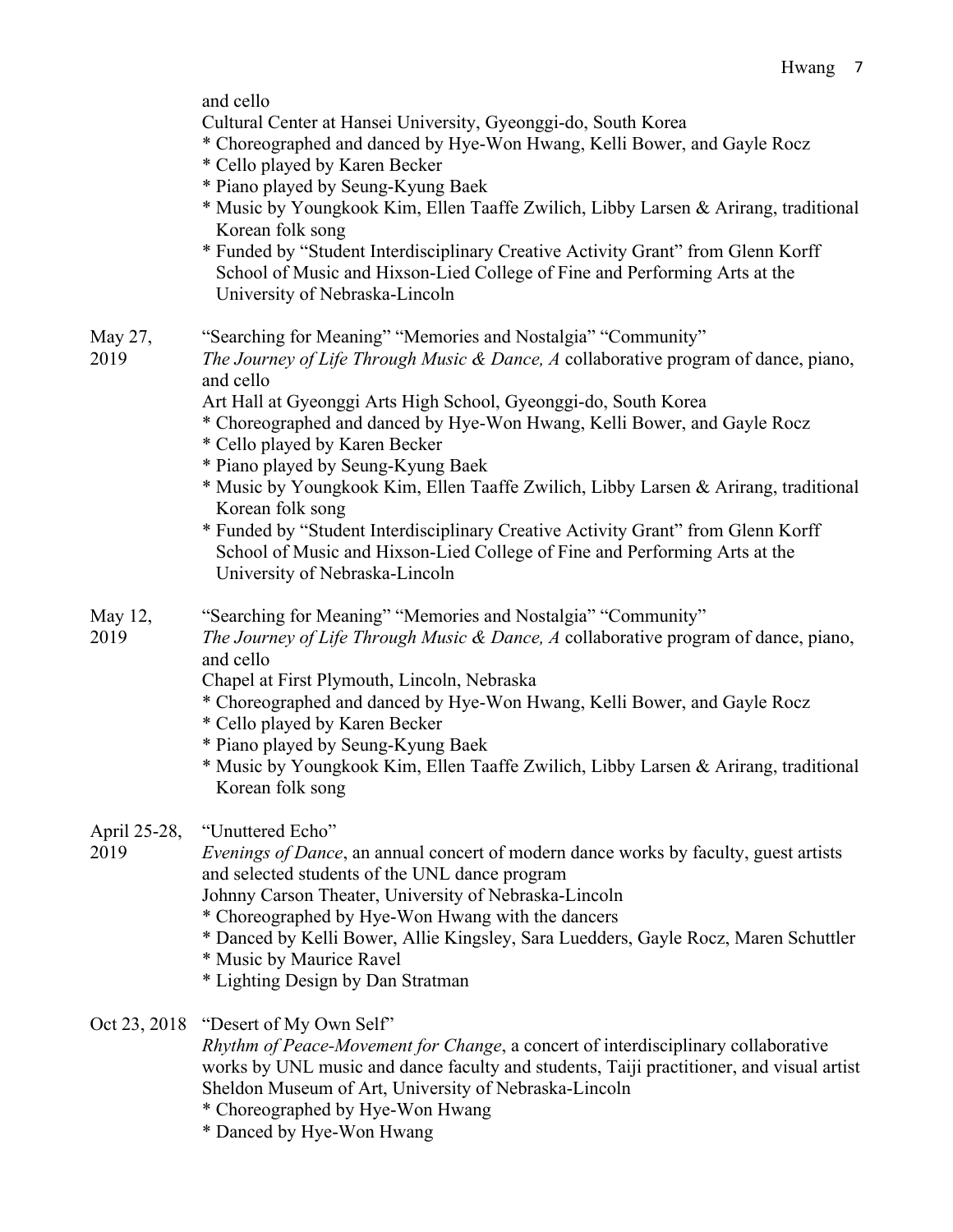- \* Sound Art: Greg Simon
- Oct 23, 2018 "LiFETiME"

*Rhythm of Peace-Movement for Change*, a concert of multidisciplinary collaborative works by UNL dance and music faculty and students, Taiji practitioner, and visual artist Sheldon Museum of Art, University of Nebraska-Lincoln

- \* Choreographed by Hye-Won Hwang and Roz Hussin
- \* Danced by Hye-Won Hwang and Roz Hussin
- \* Music improvised by Karen Becker
- \* Stage Sets designed by Geraldine Dobos
- April 19-22, "In Perpetuity"

2018 *Evenings of Dance*, an annual concert of modern dance works by faculty, guest artists and selected students of the UNL dance program

- Johnny Carson Theater, University of Nebraska-Lincoln
- \* Choreographed by Hye-Won Hwang with the dancers
- \* Danced by Megan Engel, BreeAnna Gibbs, Kelli Griffin, Allie Kingsley, Hailey Nielsen, Jordan Patt, Kennedy Rolfes, Shaylee Schroeder
- \* Music by Calm Whale; DEY Art's Company; Law of Attraction, edited by Hye-Won Hwang
- \* Lighting Design by Dan Stratman
- April 19-22, "Desert of My Own Self" (Excerpt from Desert of My Own Self)

2018 *Evenings of Dance*, an annual concert of modern dance works by faculty, guest artists and selected students of the UNL dance program

- Johnny Carson Theater, University of Nebraska-Lincoln
- \* Choreographed by Hye-Won Hwang
- \* Danced by Hye-Won Hwang
- \* Sound Art: Greg Simon
- \* Lighting Design by Dan Stratman
- Feb 22, 2018 "Desert of My Own Self"

A concert of music-dance collaborative works by UNL music and dance faculty Sponsored by the Hub Café, Jayne Snyder Trail Center, Lincoln, Nebraska

- \* Choreographed and danced by Hye-Won Hwang
- \* Improvised and violin played by Hyeyung Yoon
- \* Composed and Sound Art by Greg Simon
- \* Lighting Design by Foster
- \* Recorded by NET Studio 360 video Teams

Sept 7-8, 2017 "Time Warp: An Intercontinental Dialogue (Salpuri-Bach)"

As part of Vermont/Nebraska Dance Sampler

- Music Building Recital Hall, University of Vermont
- \* Maebang Lee-lineage Salpuri, Important Intangible Cultural Heritage #97, Rearranged by Jungneo Kim
- \* Danced by Hye-Won Hwang
- \* Music by Johann Sebastian Bach
- \* Violin played by Sofia Hirsch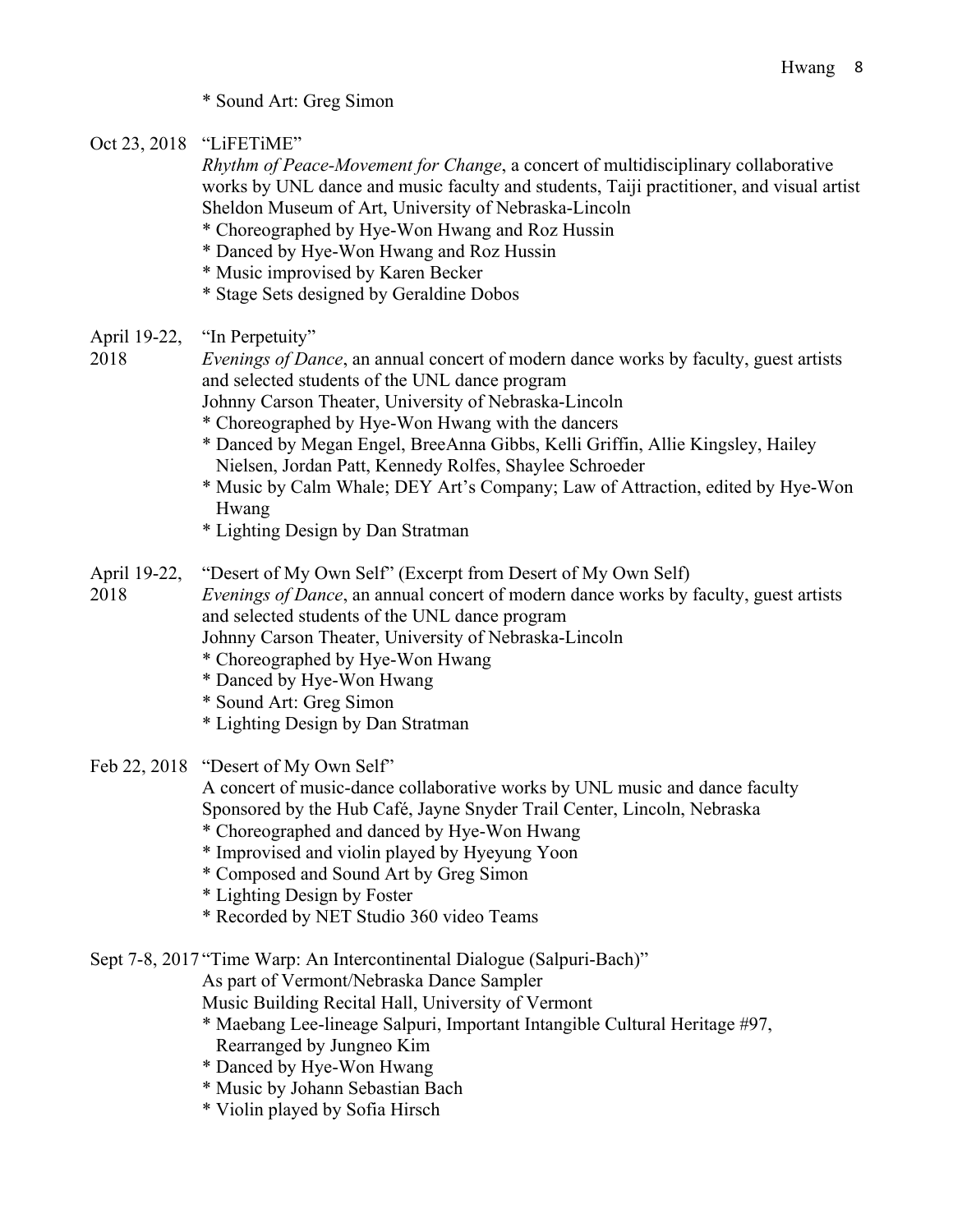Sept 7-8, 2017 "Schizocosa"

As part of Vermont/Nebraska Dance Sampler

Music Building Recital Hall, The University of Vermont

- \* Choreographed by Susan Ourada
- \* Danced by Hye-Won Hwang, Marisol Herling, and Beth Jensen
- \* Music by Garrett Hope
- April 25, 2017 "Dance-Sonata No. 2 in a minor"

As part of *Note the Obvious Differences*, a collaborative concert of live dance and music

Johnny Carson Theater, University of Nebraska-Lincoln

\* Choreographed by Susan Ourada

\* Danced by Hye-Won Hwang, Marisol Herling, and Beth Jensen

\* Music by Eugene Ysaye

- \* Violin played by Hyeyung Yoon
- April 25, 2017 "Salpuri-Bach"

As part of *Note the Obvious Differences*, a collaborative concert of live dance and music

- Johnny Carson Theater, University of Nebraska-Lincoln
- \* Maebang Lee-lineage Salpuri, Important Intangible Cultural Heritage #97, Rearranged by Jungneo Kim
- \* Danced by Hye-Won Hwang
- \* Music by Johann Sebastian Bach
- \* Violin played by Hyeyung Yoon
- April 20-23, "The Path Unknown"

2017 *Evenings of Dance*, an annual concert of modern dance works by faculty, guest artists and selected students of the UNL dance program

Johnny Carson Theater, University of Nebraska-Lincoln

- \* Choreographed by Hye-Won Hwang
- \* Danced by Megan Engel, BreeAnna Gibbs, Kelli Griffin, Jordan Patt, Kennedy Rolfes, Shaylee Schroeder
- \* Music by George Wiston
- \* Lighting Design by Dan Stratman
- Sept 20, 2016 "Reset"

Glenn Korff Day Celebration Performance

Kimball Recital Hall, University of Nebraska-Lincoln

- \* Choreographed and Danced by Hye-Won Hwang
- \* Music by DEY Arts IKARUS
- April 21-24, "(Un)bound"
- 2016 Evenings of Dance, an annual concert of modern dance works by faculty, guest artists and selected students of the UNL dance program

Johnny Carson Center, University of Nebraska-Lincoln

- \* Choreographed by Hye-Won Hwang
- \* Danced by Samantha Adrales, Halle Bowman, Lupe Chairez, Jordan Patt, and Maria Fernanda Reyes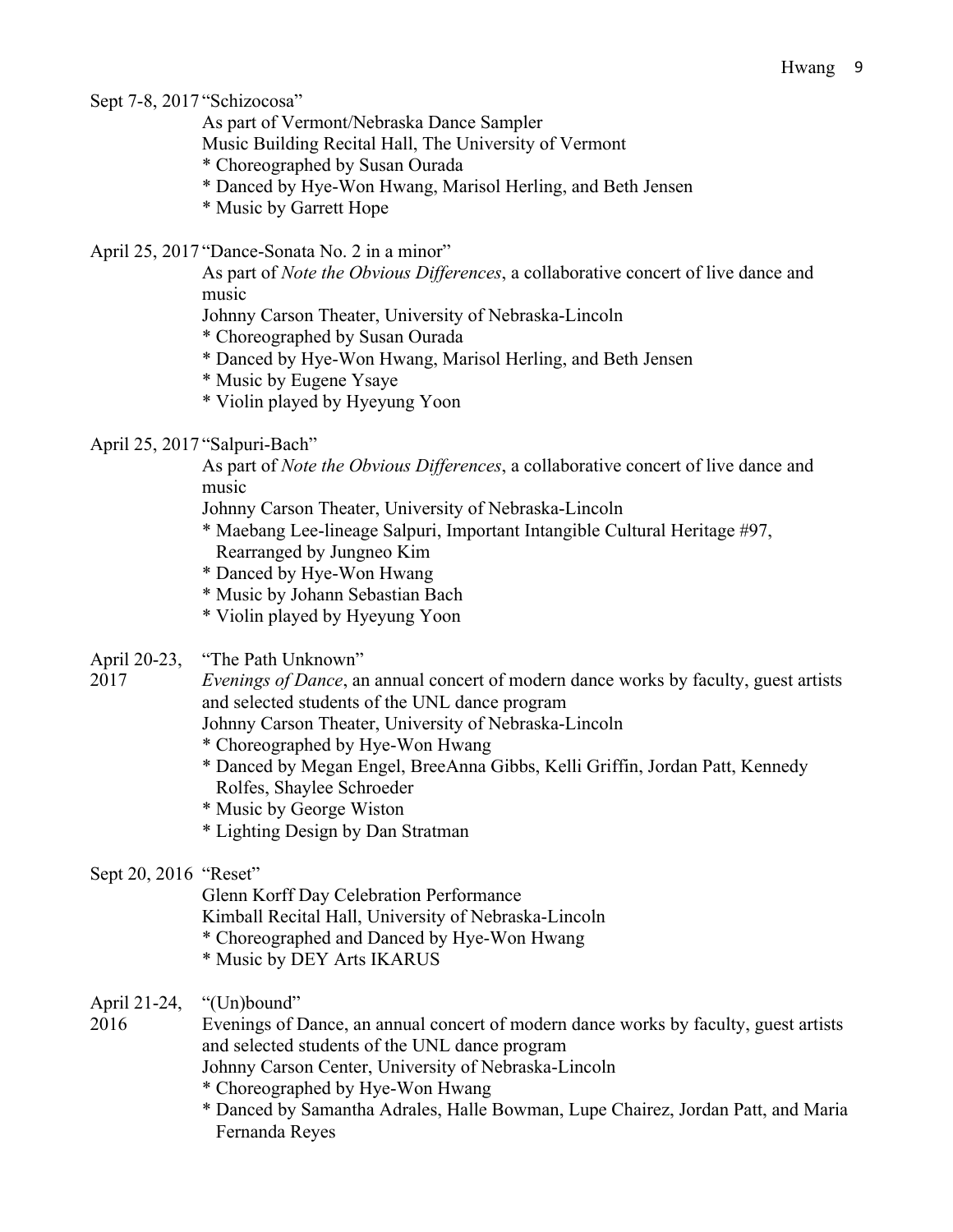|            | * Music by David Howell Evans<br>* Lighting Design by Dan Stratman                                                                                                                                                                                                                                           |
|------------|--------------------------------------------------------------------------------------------------------------------------------------------------------------------------------------------------------------------------------------------------------------------------------------------------------------|
| April 2010 | "Ghostwriter" (Performance Installation)<br>International Museum of Women's 2010 Gala Show<br>The Metreon, San Francisco, California<br>* Choreographic ideas by Regina Miranda in collaboration with SF Visual artist Paul<br>Hayes<br>* Improvised and Danced by Hye-Won Hwang                             |
| Feb 2009   | "The Wave of Moment"<br>10th Annual Graduate Student Dance Concert: decaDANCE<br>University of California, Riverside<br>* Restaged and danced by Hye-Won Hwang                                                                                                                                               |
| Oct 2007   | "Traveling Songs" (Multimedia production)<br>Belgrade Music Festival, BEMUS<br>Yugoslav Drama Theatre, Belgrade, Serbia<br>* Composed by Milica Paranosic and Paola Prestini<br>* Improvised and danced by Hye-Won Hwang as a guest artist for the VIA Collective<br>company                                 |
| April 2007 | "Danceathon"<br>Freedom Songs Project<br>Whitney Museum of American Art, New York City<br>* Composed by Milica Paranosic<br>* Choreographic ideas by Regina Miranda<br>* Improvised and danced by Hye-Won Hwang as a guest artist for the VIA Collective<br>company                                          |
| April 2007 | "Jig Jag $(1985 - \text{except})$ "<br>NYU Distinguished Faculty Dance Concert<br>Frederick Loewe Theater, NYU Steinhardt building, New York City<br>* Choreographed by Douglas Dunn<br>* Danced by Hye-Won Hwang and Douglas Dunn                                                                           |
| April 2007 | "HmmOhAhh"<br>NYU Distinguished Faculty Dance Concert<br>Frederick Loewe Theater, NYU Steinhardt building, New York City<br>* Choreographed by Frederick Curry<br>* Danced by Hye-Won Hwang, Kyungja Lee, Jeonsun Park, Lisa Herlinger-Thompson,<br>Nikia Kara Manders, Marsha Parrilla, Kimberly Wojcieszek |
| Oct 2006   | "Voices of Thalassa"<br>Multimedia Collaborative Projects<br>Frederick Loewe Theater, NYU Steinhardt building, New York City<br>* Directed by John Gilbert and Barbara Rose Haum<br>* Choreographed and Improvised by Hye-Won Hwang and Lauren Albert                                                        |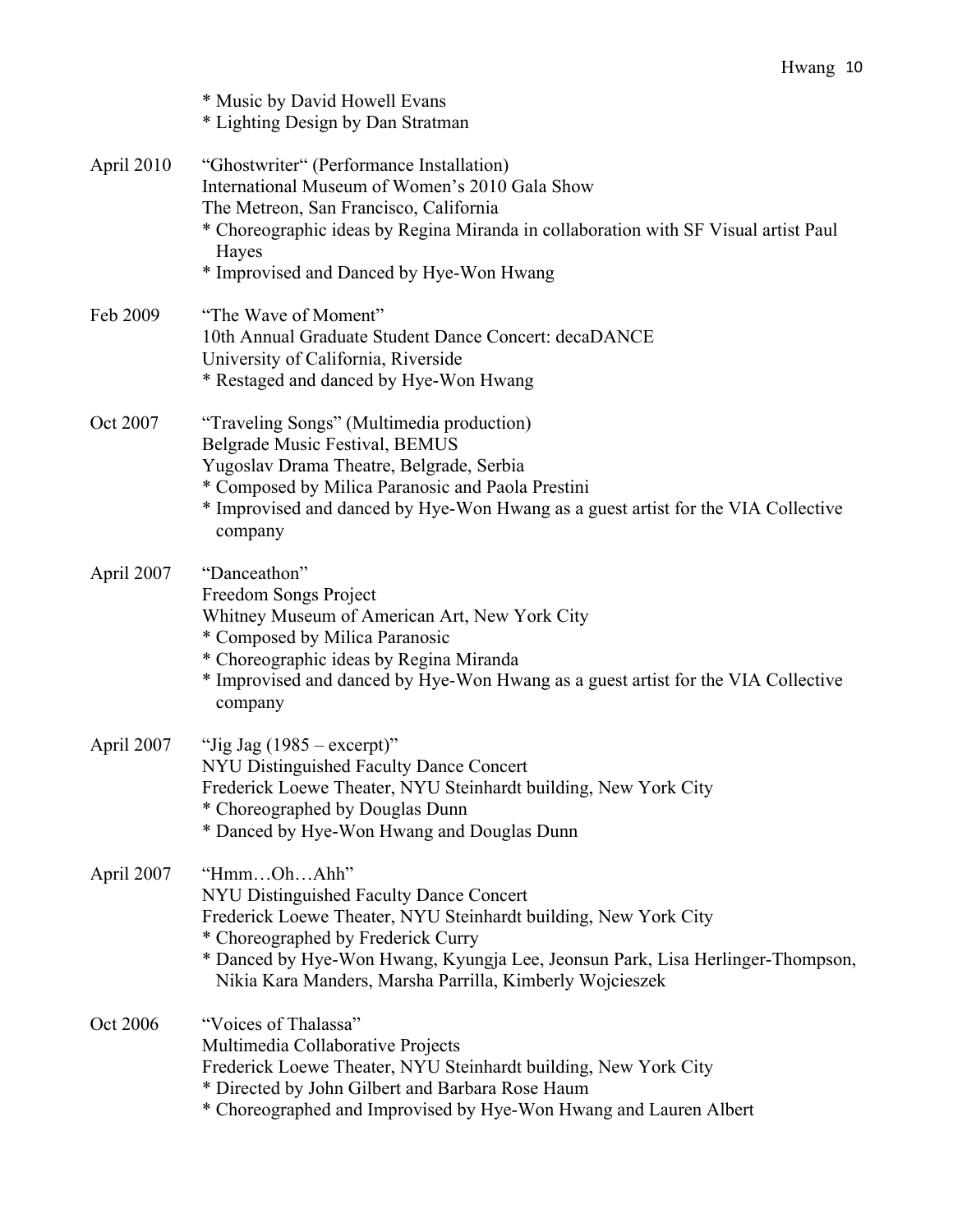| June 2006        | "Brisas del Caribe"<br>The Homestretch Project<br>Douglas Dunn Studio, NYC<br>* Choreographed by Douglas Dunn<br>* Danced by Hye-Won Hwang, Lauren Albert, and Douglas Dunn                                                                                                                                                                                                                                                                    |
|------------------|------------------------------------------------------------------------------------------------------------------------------------------------------------------------------------------------------------------------------------------------------------------------------------------------------------------------------------------------------------------------------------------------------------------------------------------------|
| June 2006        | "City Life" and "Concierto Para Bongos"<br>The Ailey Citigroup Theater, The Joan Weill Center for Dance, New York City<br>* Choreographed by Deborah Damast<br>* Danced by Hye-Won Hwang, Jamie Brunson, Denise Brown, Jenny Brown, Susan<br>French, Michael Kerr, Sara Lavan, Kathryn McGrath, Cris Melendez, Denise<br>Murphy, Mark Sayre, Kristen Schifferli, Jim Zulick                                                                    |
| June 2006        | "Salpuri" (A Korean Folk Dance)<br><b>LIMS Performance Atelier</b><br>Clemente Soto Velez Cultural Center, NYC<br>* Danced by Hye-Won Hwang                                                                                                                                                                                                                                                                                                    |
| Jan 2006         | "Brisas del Caribe (excerpt "Adagio" 2005/2006)"<br>Dancspace Project's Board Showcase<br>St. Mark's Church In-the-Bowery, New York City<br>* Choreographed by Douglas Dunn<br>* Danced by Hye-Won Hwang and Lauren Albert                                                                                                                                                                                                                     |
| Dec 2005         | "City Life" and "Concierto Para Bongos"<br>92nd Street Y, Buttenwieser Hall, New York City<br>* Choreographed by Deborah Damast<br>* Danced by Hye-Won Hwang, Lauren Albert, Andrea Burgphart, Sandra Chung,<br>Lizette Cordiero, Adina Falda, Lindsey Grites, Maria Hanley, Megan Leitzinger,<br>Laura Migas, Dena Quarantillo, Vanessa Schneller, Kristen Schifferli, Steffanie<br>White, Silver Wilson                                      |
| Nov 2005         | "The Wave of Moment"<br>LIMS Mosaic 2005<br>St. Mark's Church In-The-Bowery in New York City<br>* Choreographed and danced by Hye-Won Hwang<br>* Reviewed in The New York Times E15, Thursday, November 24, 2005                                                                                                                                                                                                                               |
| <b>July 2005</b> | "Music Dance Technology"<br>NYU-New Music and Dance Ensemble Projects<br>Casa Paganini, Genova, Italy<br>* Directed by Douglas Dunn, Esther Lamneck, Antonio Camurri<br>* Performed by Hye-Won Hwang, Morenike Allen, Jennifer Brodinski, Angela<br>Caporiccio, Donald Glowinski, Jill Grundstrom, Perla Maiolino, Ileana Mel, Pamela<br>Szalavetz, Marcia Warner, Kate Stephan, Michele Goritz, Leslie Kubica, Elaine<br>Olshesky, Adam Zagor |
| May 2005         | "Malaysian Traditional Dance Repertoire"<br>Asian American Festival 2005                                                                                                                                                                                                                                                                                                                                                                       |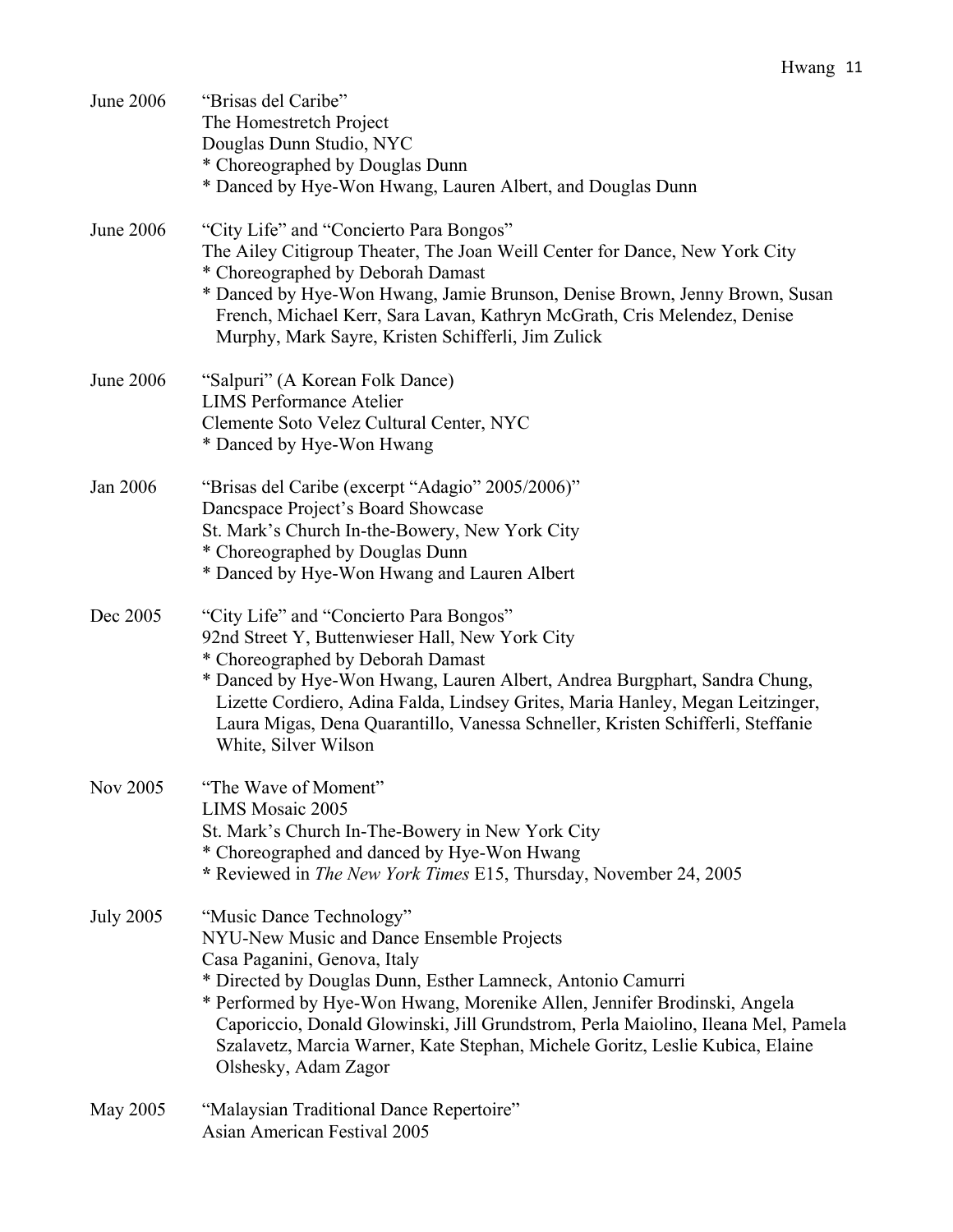Daley Plaza, Chicago, Illinois \* Performed as a guest dancer with Malaysian Cultural Performance Ensemble \* Received Certification of Appreciation from Asian American Festival Organizations

1987-2000 Various Classical/Modern Ballet repertoires including "Giselle," "Swan Lake," "Les Sylphides," "Corsaire," "La Bayadere," and "Serenade" Venues including National Theater of Korea, Sejong Center for Preforming Arts, Seoul, South Korea Local theaters, Wales, the United Kingdom

#### **PUBLICATIONS**

Guest, Ann Hutchinson and Tina Curran. *Your Move*. Translated by Dance and Media (13 translators including Hye-Won Hwang). South Korea: Chungnam National University Press, 2021.

- ---. "40<sup>th</sup> anniversary of Laban/Bartenieff Institute of Movement Studies: The 2018 Laban International Conference." *Dance and People* (A Korean Monthly Professional Dance Magazine) July, 2018, 44-45. (article with invitation; written in Korean; in print)
- ---. "Expressing Cultural Identity and Performing Otherness: *Salpuri* Performance in the Midwestern United States." *Dance Research Journal of Korea* 75.6 (2017): 215-231. (peer-reviewed journal article; written in English; in print)
- ---. "Contact Improvisation: Touch and Hidden Political Ideologies." *The Korean Journal of Dance Studies* 61.4 (2016): 1-12. (peer-reviewed journal article; written in English; in print)
- ---. "Creating Twenty-First Korean Bodies: Public Movement Education Practice, Cultural Policy, and Therapeutic Ethos." *The International Journal of Cultural Policy* (2016): 1-16. http://dx.doi.org/10.1080/10286632.2016.1198339. (peer-reviewed journal article; written in English)
- ---. "Critical Dance Studies: University of California, Riverside." In *Dance Theory As Afterlives of Ephemeral Dance*. Seoul, Korea: Ewha Woman's University Press, 2016, 167-198. (book chapter with invitation; anthology editor, Sangmi Shin (Professor of Dance at Ewha Woman's University); written in Korean; in print)
- ---. "Historicizing A Dance: Considering Labanotation." *Dance Research Journal of Korea* 74.2 (2016): 216-228. (peer-reviewed journal article; written in English; in print)
- ---. "Institutional Ideologies of Mastering Body and Movement: A Comparative Analysis of Feuillet and Laban Systems." *Dance Research Journal of Korea* 73.2 (2015): 177-188. (peer-reviewed journal article; written in English; in print)
- ---. "Korean Buddhist Ritual Dance: Yin, Yang and Harmony." *The Korean Research Journal of Dance Documentation* 7.2 (2004): 95-132. (peer-reviewed journal article; written in English; in print)
- ---. "The Communicative Function of the Movement Strand of the Dance Medium in *The King and I*." *The Korean Research Journal of Dance Documentation* 6.1 (2004): 159-192. (peer-reviewed journal article; written in English; in print)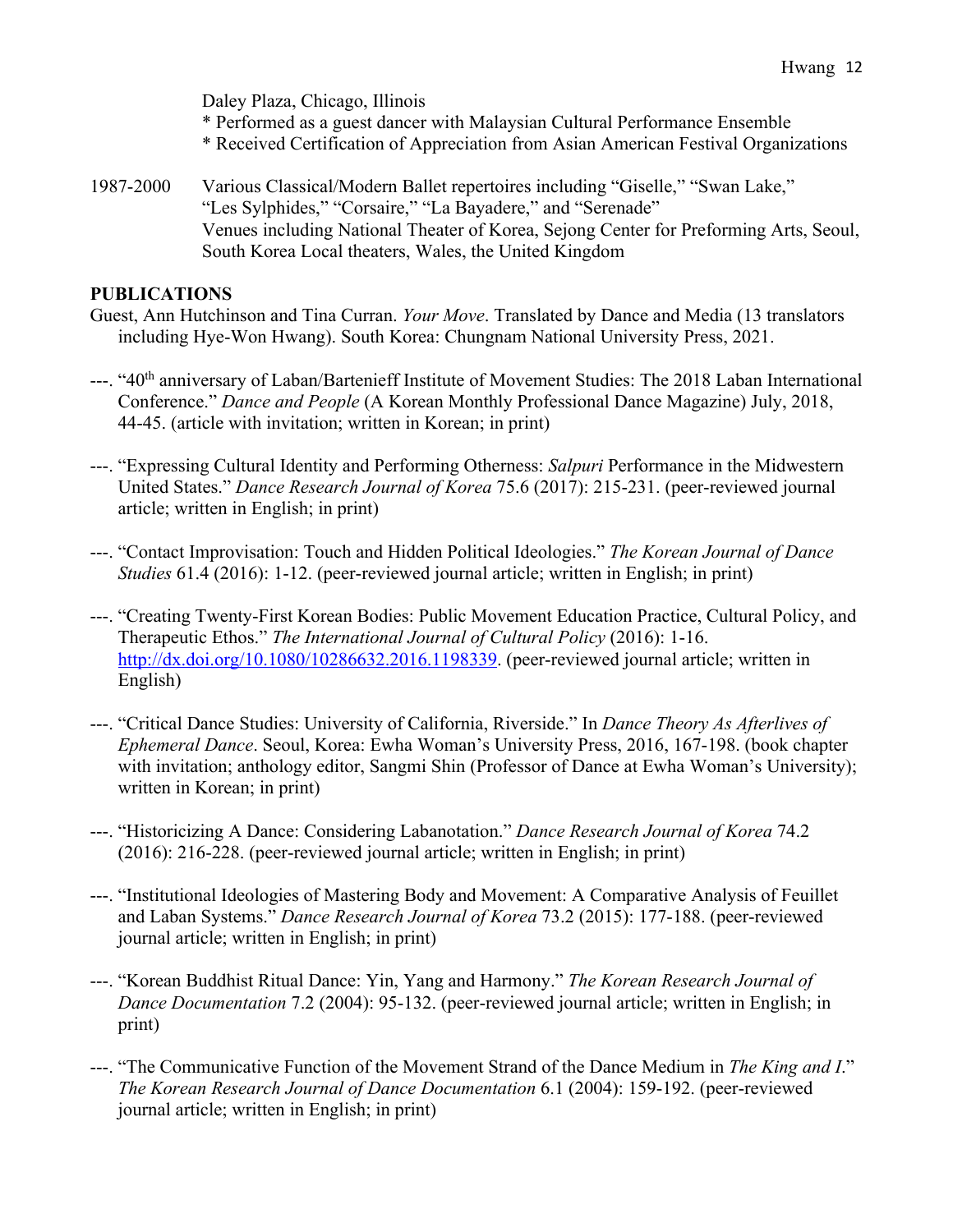- ---. "A Problem of Dance Notation." *The Korean Research Journal of Dance Documentation* 2.1 (2002): 109-124. (peer-reviewed journal article; written in English; in print)
- ---. "A Choreological Perspective on Dance." *The Korean Research Journal of Dance Documentation* 1.1 (2001): 1-23. (peer-reviewed journal article; written in English; in print)

## **CONFERENCE PRESENTATIONS (PAPERS, WORKSHOP, TEACHING)**

- Hwang, Hye-Won. "Panel on Doctoral Study." NYU Dance Education Program's Masters Mondays series (zoom conference), July 20, 2020. (a group panel presentation through invitation; presented in English)
- ---. "Performing a New Cultural Common: K-pop Dance, Gender and Sexuality." The Annual Dance Studies Association International Conference, August 10, 2019. Northwestern University, Evanston, IL. (individual paper presentation selected through peer review process; presented in English)
- ---. "Worlding Dance in the US College Circles: Past, Present, and Future." Commemorating the 25<sup>th</sup> Anniversary of the PhD in Critical Dance Studies at UC Riverside, February 9, 2019. UCR ARTS Barbara and Art Culver Center of the Arts, Riverside, California. (individual paper presentation through invitation; presented in English)
- ---. "Expressing Cultural Identity and Performing Otherness: Salpuri Performance in the Midwest." International Symposium of the Korean Society of Dance, October 28, 2017. KyungHee University, Seoul, South Korea. (individual paper presentation through invitation; presented in English)
- ---. "The Politics of Embodiment: The Preservation of Salpuri through Korea's National Treasure System." Dance Studies Association Inaugural Conference, October 21, 2017. The Ohio State University, Columbus, Ohio. (individual paper presentation selected through peer review process; presented in English)
- ---. "Gender, Power and Globalization: Consumption, Circulation and Re-production of Western Knowledge in Dance." The Pacific Sociological Association Conference, April 9, 2017. The Hilton Portland & Executive Tower, Portland, Oregon. (individual paper presentation selected through peer review process; presented in English)
- ---. "Modern Technique: Intermediate/Advanced Level." American College Dance Association Conference (ACDA), March 31, 2017. Wichita State University, Kansas. (Class instructor; taught in English)
- ---. "A Route of Korean Traditional Dance: Promoting Self-Esteem, National Identity and Cultural Diversity through Korean Night at UNL." The World Dance Alliance Asia Pacific Dance Festival and Conference, July 21, 2016. Seoul Cyber University, Seoul, South Korea. (individual paper presentation selected through peer review process; presented in English)
- ---. "Critical Dance Studies at UC, Riverside." The International Academic Symposium of the Dance Research Institute, November 27, 2015. Ewha Womans University, Seoul, South Korea. (individual paper presentation through invitation; presented in Korean)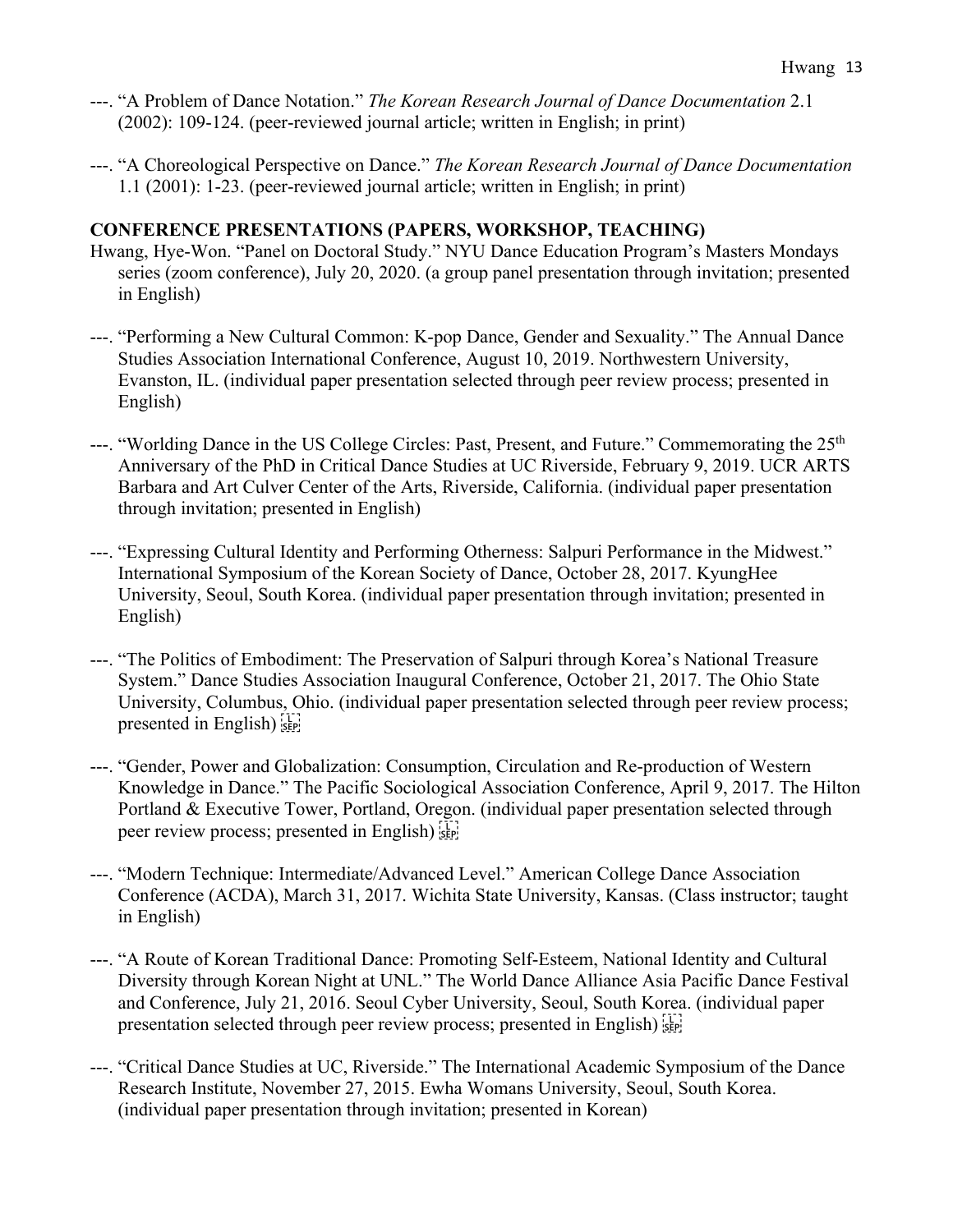- ---. "Dancing with the Symbols: Issues of Co-authorship and Universality." Society of Dance History Scholars/Congress on Research in Dance Conference, November 15, 2014. University of Iowa, Iowa, United States. (individual paper presentation selected through peer review process; presented in English)
- ---. "Circulations of Creative Movement Practice: Dance Specialists' Tactical Strategy and South Korea's 21st-century Biopower in Globalization." Society of Dance History Scholars/Congress on Research in Dance Conference, November 17, 2013. University of California, Riverside, United States. (individual paper presentation selected through peer review process; presented in English)  $\sum_{\mathsf{SEP}}$
- ---. "Promoting Democratic Individualism: Re-Valorization of 'Laban' Methods in 21<sup>st</sup>-Century Korea's Modernity." Nordic Forum for Dance Research/Society of Dance History Scholars Conference, June 9, 2013. Norwegian University of Science and Technology, Trondheim, Norway. (individual paper presentation selected through peer review process; presented in English)
- ---. "Writing, Authorizing, and Copyrighting a Dance: Labanotation as a Dance Dramaturgical System." Society of Dance History Scholar Conference, June 26, 2011. York University and the University of Toronto, Toronto, Canada. (individual paper presentation selected through peer review process; presented in English) see
- ---. "Laban Movement System as a Global Commodity." Dance Under Construction Conference, April 17, 2010. Department of Dance, University of California, Riverside, California, United States. (individual paper presentation selected through peer review process; presented in English)
- ---. "Promoting International Leadership in Dance Education." The Arts Education Conference, March 8, 2008. Steinhardt School of Culture, Education and Human Development, New York University, New York, United States. (individual paper presentation selected through peer review process; presented in English)
- ---. "Empowering a Therapeutic Aspect through Creative Dance." National Dance Education Organization Conference, October 22, 2006. Department of Dance, California State University, Long Beach, California, United States. (individual workshop presentation selected through peer review process; presented and taught in English)

### **CONFERENCE PANEL MODERATOR**

- Hye-Won Hwang. *Practices of Punk, Voguing, and Embodied Excess*. Dance Studies Association Conference, October 9, 2019. The Northwestern University, Evanston, IL.
- ---. *Transmissions of Place*. Dance Studies Association Inaugural Conference, October 21, 2017. The Ohio State University, Columbus, Ohio.

### **CONFERENCE REVIEWER**

Hye-Won Hwang. "Irmgard Bartenieff & LIMS' Impact in All Walks of Life." The Laban International Conference, September 14 - October 31, 2017. (reviewed 8 proposals intended for workshop presentations)

### **FACULTY PROFESSIONAL DEVELOPMENT**

Hye-Won Hwang. "Feminist Futures in the Global South: Research, Activism and Creativity."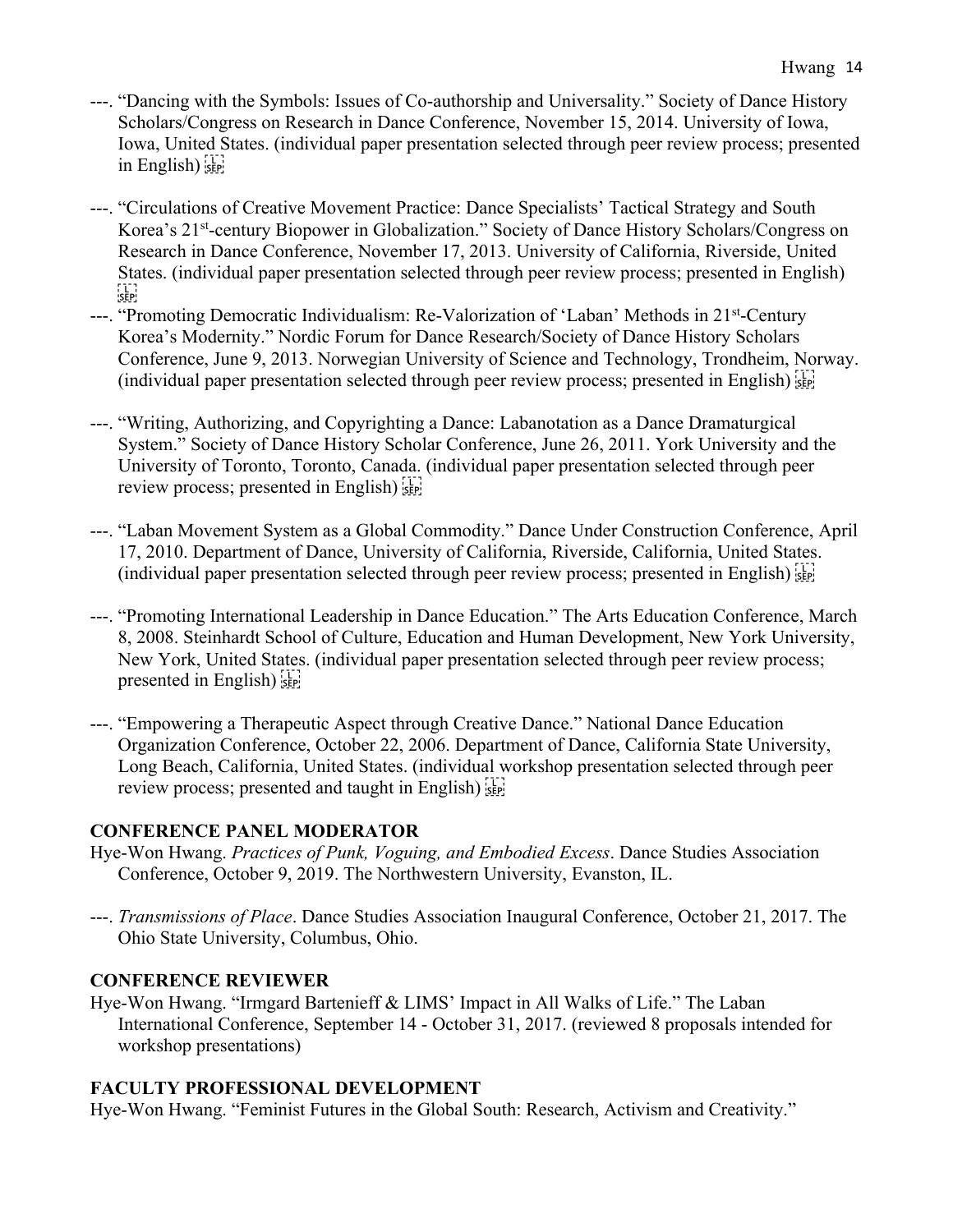The 2020 Sociologists for Women in Society Winter Meeting, January 30-February 2, 2020. Paradise Point Hotel, San Diego, CA. (attended panel discussions and paper presentations, which gave me the change to dialogue with women's studies and sociology scholars; awarded a Hixson-Lied Faculty Development Grant; augmented by the Glenn Korff School of Music funding)

- ---. "Dancing in Common." The Dance Studies Association Annual Conference, August 8-11, 2019. Northwestern University, Evanston, IL. (attended panel discussions and paper presentations for my professional development; presented an individual paper selected through peer review process; presented in English; awarded a Hixson-Lied Faculty Development Grant; augmented by the Glenn Korff School of Music funding)
- ---. "25<sup>th</sup> Anniversary of the PhD program in Critical Dance Studies at UCR." The Commemorative Event, February 7-10, 2019. UCR ARTS Barbara and Art Culver Center of the Arts, Riverside, CA. (attended performances, panel discussions, and paper presentations, which gave me the chance to dialogue with other critical dance studies scholars; presented an individual paper through invitation; presented in English; awarded a Hixson-Lied Presentation of Research/Creative Activity Grant; augmented by the Glenn Korff School of Music funding)
- ---. "Irmgard Bartenieff & LIMS' Impact in All Walks of Life." The Laban International Conference, May 31-June 2, 2018. New York City, United States. (attended workshops, panel discussions, and paper presentations, which gave me the chance to dialogue with other Laban specialists)

### **GUEST SPEAKER**

- Guest speaker at Visual Expression Studio class offered Professor Jesse Fleming at Emerging Media Arts, CEMA EMA studio, University of Nebraska-Lincoln, February 5, 2020
	- \* Offered a studio-based lecture on "Embodiment and Choreographic Structures"
- Guest speaker at Arts Alive class offered by Dr. Jacqueline Mattingly at Glenn Korff School of Music, Ross Theater, University of Nebraska-Lincoln, October 28, 2019
	- \* Speech included my research titled "Gender, Race, Politics: Asian/Asian American Bodies and US Concert Dance"
- Guest speaker at the 19<sup>th</sup> Dance & Media Colloquium, Ewha Woman's University, ECC B159, Seoul, South Korea, June 21, 2019
	- \* Presentation on my research titled, "Worlding Dance in US College Circles"
- Guest lecturer at Chungnam National University, Daejeon, South Korea, June 3, 2019 \* Gave a lecture on Motif-based teaching pedagogy for college-level dance practice class
- Guest speaker at Arts Alive class offered Dr. Jacqueline Mattingly at Glenn Korff School of Music, Westbrook 119, University of Nebraska-Lincoln, April 1, 2019
	- \* Speech included my research titled "Gender, Race, Politics: Asian/Asian American Bodies and US Concert Dance"
- Pre-Performance Talk for Lifted: Rennie Harris Pure Movement, Johnny Carson Theater, Lied Center for Performing Arts, Lincoln, Nebraska, Janauary 26, 2019
	- \* Pre-Performance talk included an interview with Rennie Harris, the founder of Rennie Harris Pure Movement Company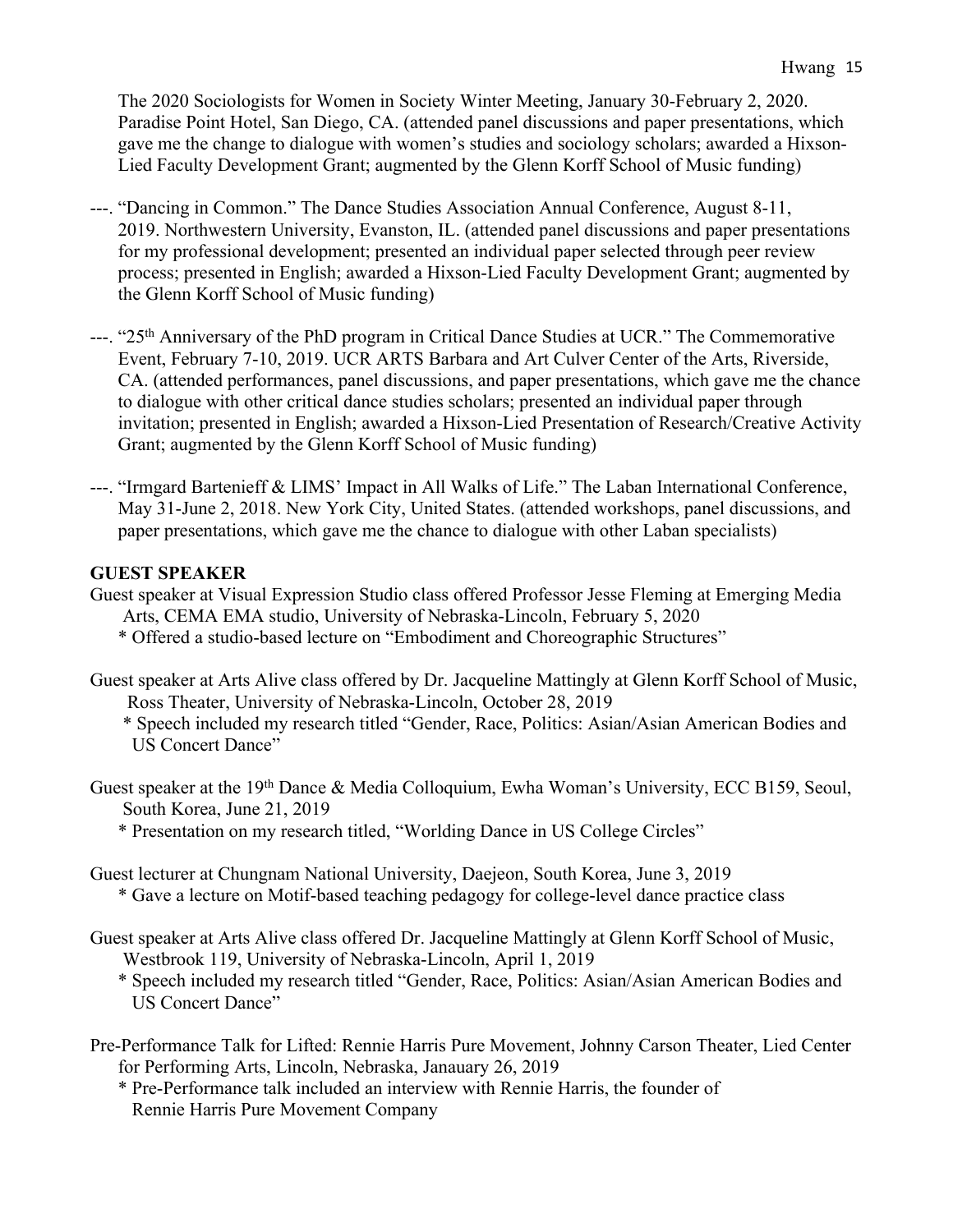- Guest speaker at Arts Alive class offered by Dr. Jacqueline Mattingly at Glenn Korff School of Music, Ross Theater, University of Nebraska-Lincoln, November 5, 2018
	- \* Speech included my expertise and research, particularly my interdisciplinary collaborative performances that extend my research about dance, culture and identity
- Pre-Performance Talk for *Hubbard Street Dance,* Steinhart Room, Lied Center for Performing Arts, Lincoln, Nebraska, April 3, 2018
	- \* Pre-Performance talk included an interview with Glenn Edgerton, the Artistic Director of Hubbard Street Dance Company
- Guest speaker at dance class offered by Osher Lifelong Learning Institute, Westbrook Music Building, University of Nebraska-Lincoln, April 24, 2018
	- \* Speech included my international career and creating process of my recent work, Desert of My Own Self, linked to the issues of identity, woman, and culture

# **INTERDISCIPLINARY SCHOLARLY AND ARTISTIC DEVELOPMENT**

- July 2010 Summer Institute in Performance Studies Organized by The Center for Global Culture and Communication & The School of Communication at Northwestern University \* Graduate students and faculty from Dance, Theater, Performance Studies, African
	- Studies, and Literature participated in a week-long Interdisciplinary scholarly seminar under the topic of "Documenting Performance"
- July 2005 Summer Program of New Music, Experimental Dance, and Interactive Technology Co-organized by New York University and Casa Paganini, Genova, Italy \* A three-week artistic experimentation for cross-disciplinary performance production

# Feb 2005 The DBD Experience

Instructed by Rachel Rosenthal, a Los Angeles-based artist

\* A week-long artistic workshop among actors, dancers, musicians, costume designers, and poets to exchange ideas and work for experimental and improvisational performance production

# **INTERVIEWS ON NEWSPAPERS**

- "UNL music, dance professors perform collaborative concert 'Note the Obvious Differences,'" *The Daily Nebraska* April, 25, 2017.
- Bunsoon Ryoo, Hongjo Chun, Hye-Won Hwang, Hejin Chang, Meehee Lee, Okhee Jung. 2016 World Dance Alliance Asia Pacific Forum, *Dance Forum* (The Monthly Dance Publication of Korea) August, 1, 2016, 50-67.

# **BROADCAST**

June 19, 2021 "Humming for Reconciliation" Dance Performance Video \* Broadcast at the 20th Lincoln Arts Festival

- May 1, 2021 "Spotlighting Creative Activities & Research of Faculty & Alumni" (Episode 3)
	- \* Aired by ArtsCast Nebraska
	- \* Hosted by Christopher Marks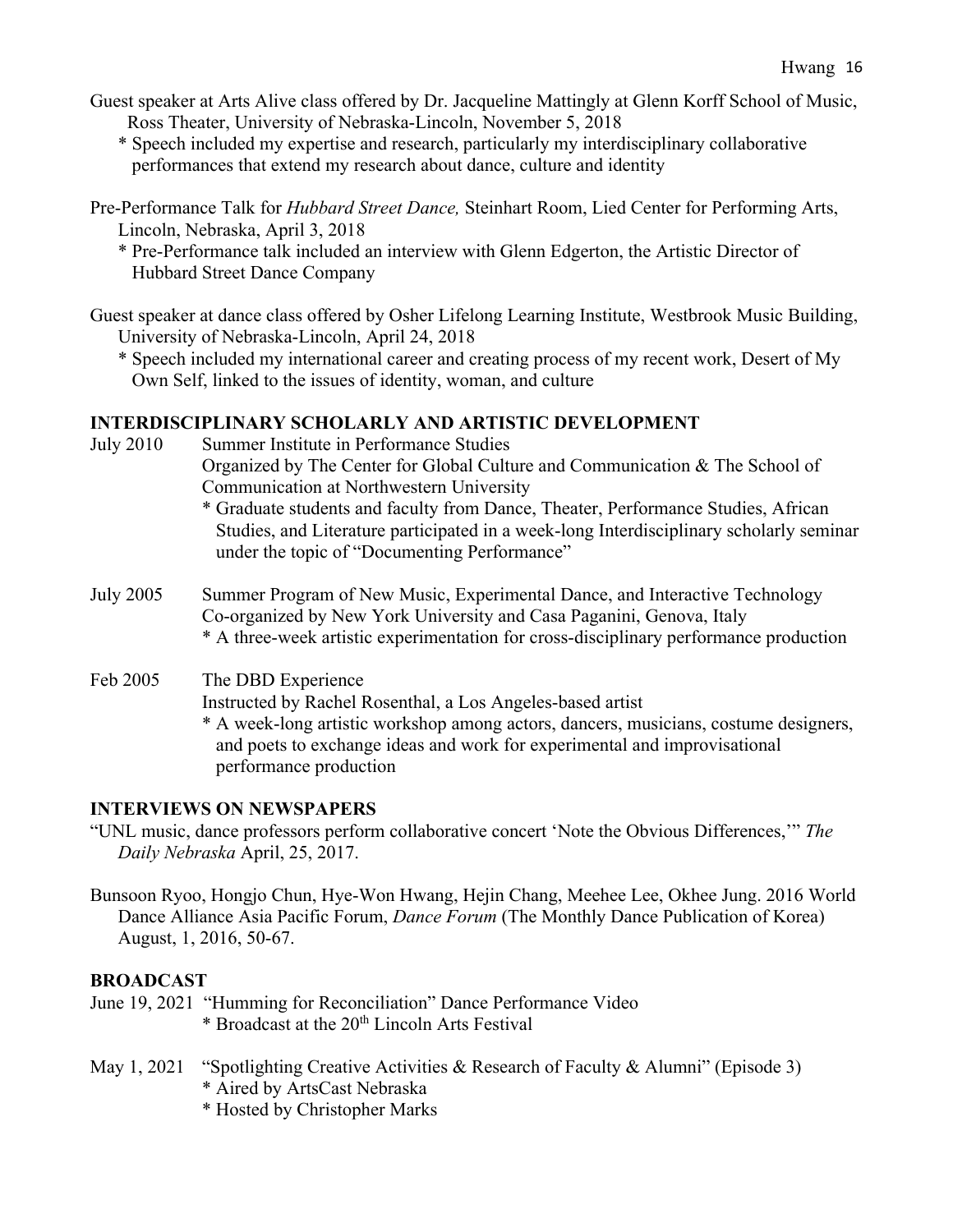| * Featured my research and creative activity revolves heavily around expression of |
|------------------------------------------------------------------------------------|
| cultural identity. Focused on my formative experiences in dance and how my work    |
| with dance has been impacted by cultural identity.                                 |

|  |  |  |  |  | April 29, 2021 "Humming for Reconciliation" Dance Performance Video |  |
|--|--|--|--|--|---------------------------------------------------------------------|--|
|  |  |  |  |  |                                                                     |  |

- \* Broadcast at the International Dance Day 2021 event
- \* Hosted by Dance Department at the University of Malaya, Malaysia

#### May 10, 2019 "Friday Live: The Journey of Life through Music and Dance"

- \* Aired by NET Nebraska
- \* Hosted by Genevieve Randall
- \* Featured a collaborative performance arts project, "The Journey of Life through Music and Dance" between UNL dance and music students and faculty (Dr. Hye-Won Hwang and Dr. Karen Becker)
- Oct 19, 2018 "Friday Live: Rhythm of Peace—Movement for Change"
	- \* Aired by NET Nebraska
	- \* Hosted by Genevieve Randall
	- \* Featured a collaborative performance arts project, "Rhythm of Peace—Movement for Change" between dancer Hye-Won Hwang and cellist Karen Becker
- May 6, 2018— "360 Documentary"
- present \* Broadcast by NET Nebraska
	- \* Video documented and edited by Andrew Wentz
	- \* Artistic exploration of the connection between the theme of identity and the symbolism of the desert through a collaborative performing art work between dancer Hye-Won Hwang and violinist Hyeyung Yoon
- March 23, "Dance at the Glenn Korff School of Music"
- 2018 \* Broadcast by MomsEveryday, Gray Television
	- \* Hosted by Taryn Vanderford
	- \* Conversations about my work and the dance program at UNL
- Feb 15, 2018 "Dyad: A union of Salp'uri and Bach"
	- \* Broadcast by NET Nebraska
	- \* Video completed by Andrew Wentz
	- \* Expressions of spirituality from cultures blend in a collaborative work by dancer Hye-Won Hwang and violinist Hyeyung Yoon
- Feb 2, 2018 "Friday Live: Desert of My Own Self"
	- \* Aired by NET Nebraska
	- \* Hosted by Genevieve Randall
	- \* Featured "Desert of My Own Self" that I collaborated with Chiara violinist Hyeyung Yoon and composer Greg Simon

#### **GRANTS**

- May 13, Hixson-Lied Faculty Development Grant
- 2021 University of Nebraska-Lincoln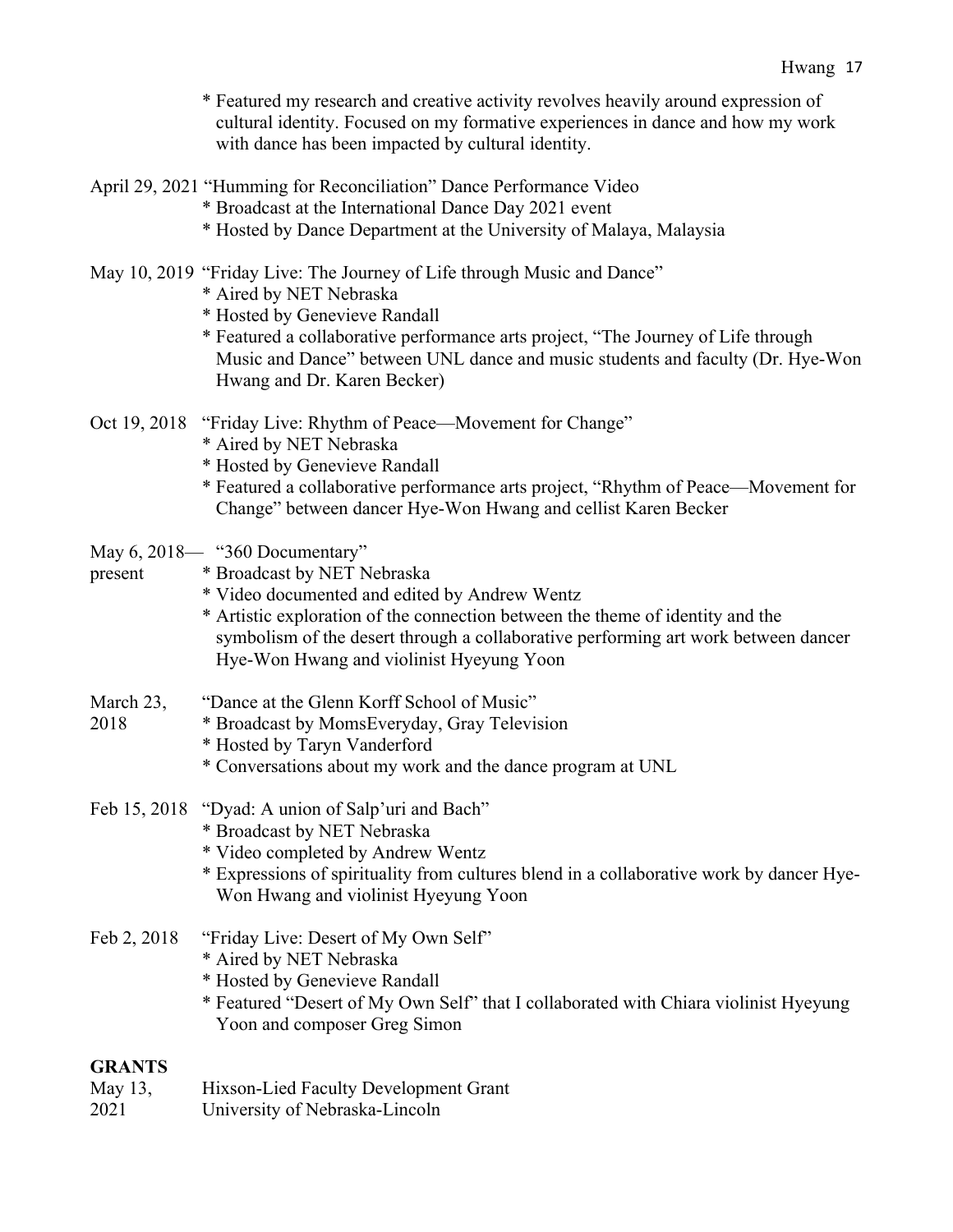|                 | Hwang 18                                                                                                                                                                                                                                                                                                                                                                                                                                 |
|-----------------|------------------------------------------------------------------------------------------------------------------------------------------------------------------------------------------------------------------------------------------------------------------------------------------------------------------------------------------------------------------------------------------------------------------------------------------|
|                 | * funded from Hixon-Lied Grant and Glenn Korff School of Music to support my<br>attendance at the Dance Studies Association 2021 conference in New Brunswick, NJ                                                                                                                                                                                                                                                                         |
| May 22,<br>2020 | Hixson-Lied Faculty COVID-19 Rapid Response Grant<br>University of Nebraska-Lincoln<br>* supported my creative work, "Reconstructing Memories"                                                                                                                                                                                                                                                                                           |
| 2019            | November 19, Hixson-Lied Faculty Development Grant<br>University of Nebraska-Lincoln<br>* supported my attendance at the 2020 Sociologists for Women in Society Winter<br>Meeting, San Diego, CA                                                                                                                                                                                                                                         |
|                 | May 13, 2019 Hixson-Lied Faculty Development Grant<br>University of Nebraska-Lincoln<br>* supported my attendance at the 2019 Dance Association Studies International<br>Conference in Evanston, Illinois                                                                                                                                                                                                                                |
|                 | Oct 30, 2018 Hixson-Lied Graduate Student Scholarly and Creative Activity Grant & GKSOM<br>Initiative Student Interdisciplinary Creative Activity Grant (Faculty Sponsor)<br>University of Nebraska-Lincoln<br>* Served as the first co-faculty sponsor for Seung Kyung Baek, Kelli Bower, and Gayle<br>Rocs to travel to South Korea with UNL music and dance professors and students to<br>present their music and dance collaboration |

\* funded students' travel expenses for this project

- Oct 9, 2018 Hixson-Lied Presentation of Research/Creative Activity Grant University of Nebraska-Lincoln \* supported my presentation of "Worlding Dance in the US College Circles" at the 25<sup>th</sup> Anniversary of the PhD Commemorative Event at the University of California-Riverside in Feburary 2019
- Dec 1, 2017 Hixson-Lied Faculty Development Travel Grant University of Nebraska-Lincoln \* supported my attendance at the Laban 2018 Conference in New York, NY

## **HONORS/AWARDS**

- March 5, Family & Friends' Recognition Awards
- 2021 The Division of Student Affairs, The Parents Association and The Teaching Council of the University of Nebraska-Lincoln \* Recognize a member of the university community who has made a significant
	- difference in a student's life
- April 13, College Distinguished Teaching Award 2020 Hixson-Lied College of Fine and Performing Arts and Office of the Executive Vice Chancellor for Faculty and Academic Affairs, University of Nebraska-Lincoln \* recognize a professor who has demonstrated excellence in teaching and selfless dedication to students
- April 22, Junior Faculty Teaching Award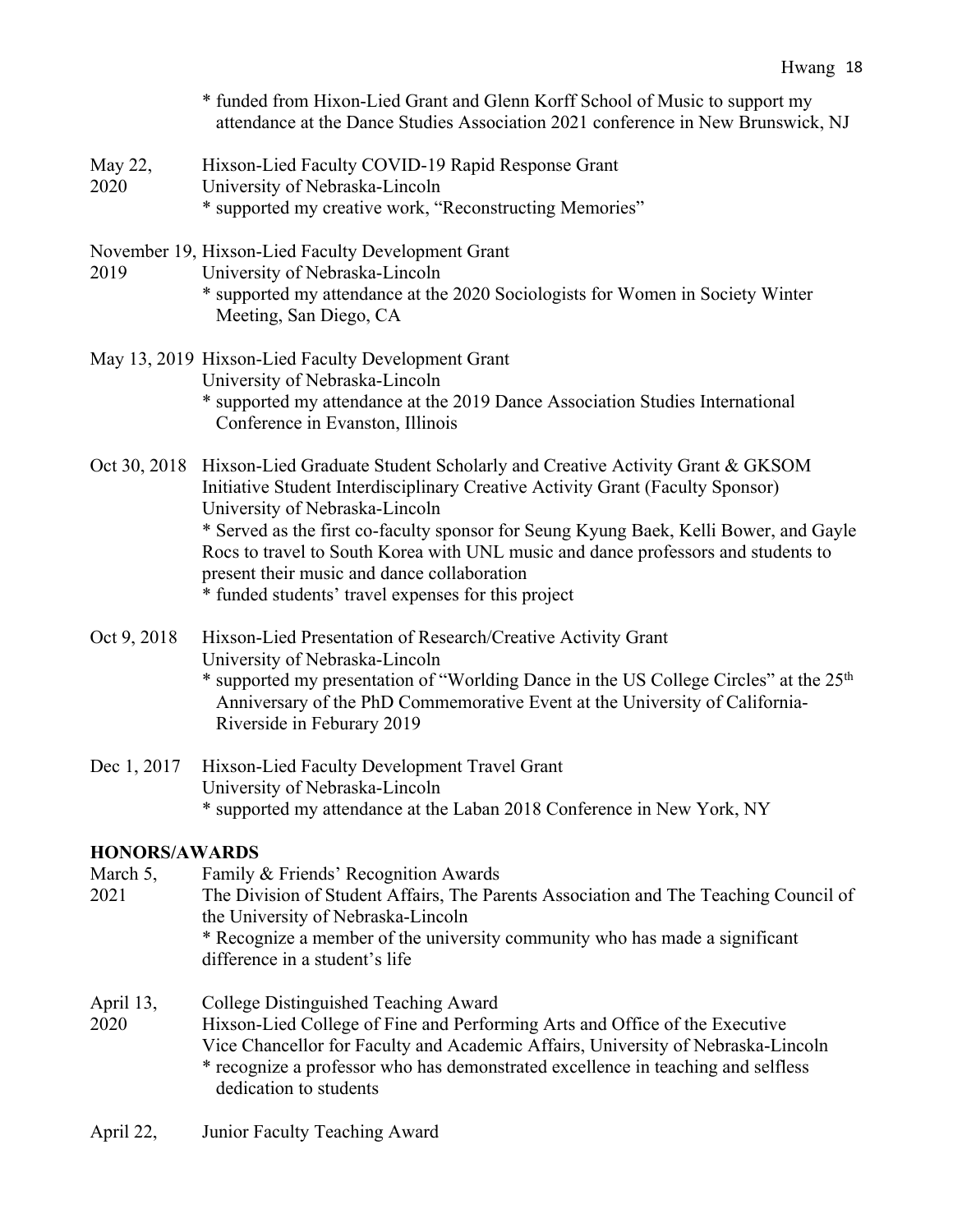| 2018                      | Hixson-Lied College of Fine and Performing Arts, University of Nebraska-Lincoln<br>* recognize a junior faculty member at Assistant rank who has demonstrated exemplary<br>accomplishment in teaching |
|---------------------------|-------------------------------------------------------------------------------------------------------------------------------------------------------------------------------------------------------|
| Sept $2011-$<br>June 2013 | Gluck Fellowship<br>University of California, Riverside<br>* Delivered 30 Motif Writing-based creative dance workshops to Riverside area high<br>school and elementary school students                |
| June 2012                 | International Scholarship Award<br>The Alpha Association of Phi Beta Kappa in Southern California                                                                                                     |
| Sept 2008-<br>June 2012   | Dean's Distinguished Fellowship<br>University of California, Riverside                                                                                                                                |
| 2007                      | <b>Student Star Award</b><br>Graduate Student Organization, New York University                                                                                                                       |
| 2007                      | Susan Carol Hersh Scholarship<br>Dance Education Program, New York University                                                                                                                         |
| May 1999—<br>Dec 1999     | Jung Do Young Scholarship<br>Alumni of Dance Department at Ewha Womans University<br>Private donation to support an individual artist' study abroad in the U.K.                                       |

## **COMMITTEE (DANCE ASSOCIATIONS)**

January 2020 Editorial Board Member, The Journal of Korea and Asia Arts/The Korea National —present Research Center for the Arts

- January 2019 Board Member, World Dance Alliance-Korea
- —present
- May 2018— International Editorial Board Member, *The Korean Journal of Dance Studies*/The present Korean Society for Dance Studies
- March 2016—Editorial Board Member, *The Korean Research Journal of Korea/* The Korean present Society of Dance
- July 2016— Committee member, The Korean Society for Dance Studies present
- April 2017— Board member, Dance and Media present
- Feb 2016— Education Management Committee, Laban/Bartenieff Institute of Movement Studies 2018

## **SERVICE ACTIVITIES**

October 2020- Dean's Taksforce on Diversity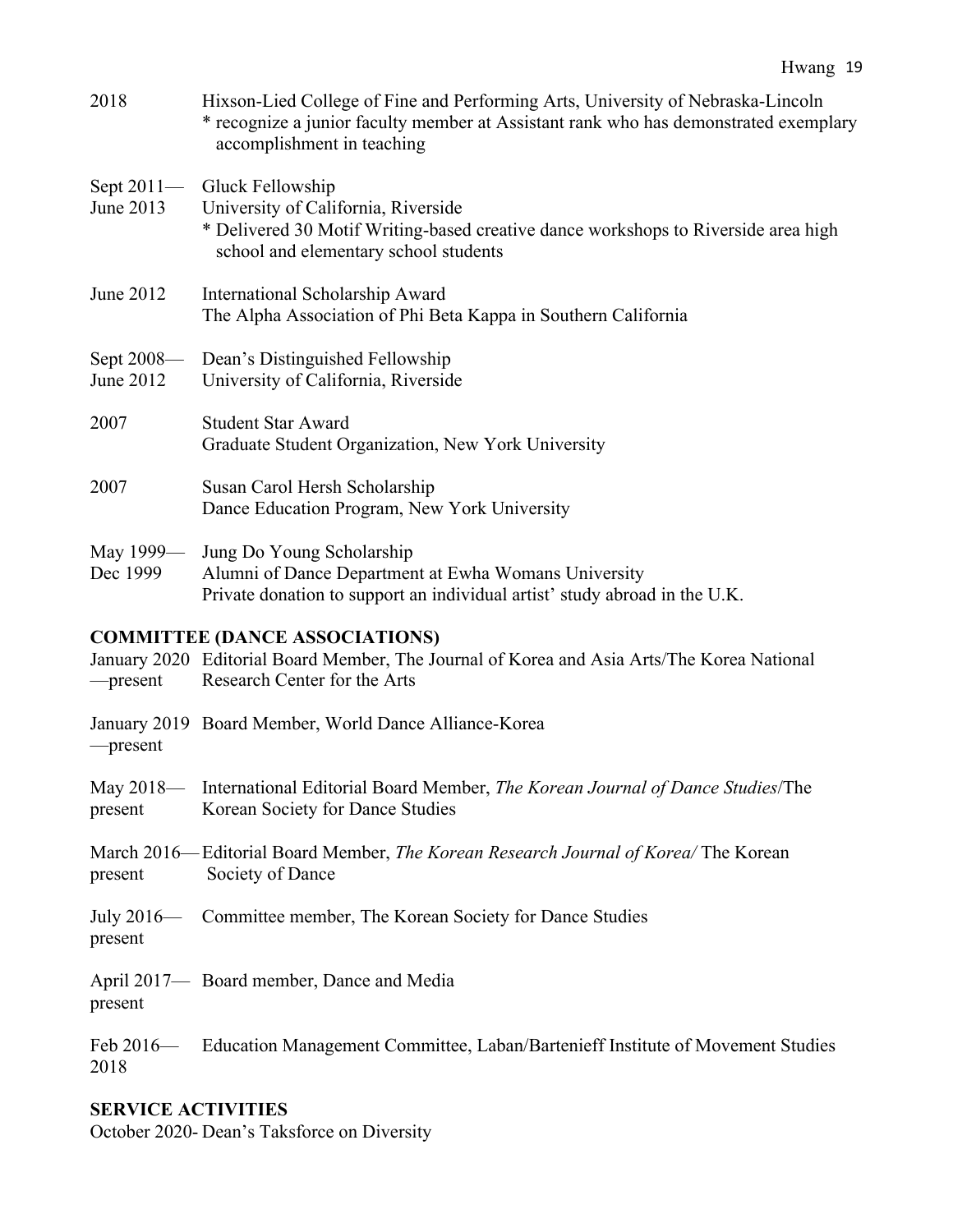| March 2021                | Hixson-Lied College of Fine and Performing Arts, University of Nebraska-Lincoln<br>* Responsibilities include making recommendations to the Dean, attending meetings to<br>discuss how to improve our campus' climate and give voice to those who have been<br>marginalized historidally in the arts and academia                                                                                                                                                                                                                                              |  |  |  |  |  |
|---------------------------|----------------------------------------------------------------------------------------------------------------------------------------------------------------------------------------------------------------------------------------------------------------------------------------------------------------------------------------------------------------------------------------------------------------------------------------------------------------------------------------------------------------------------------------------------------------|--|--|--|--|--|
| present                   | October 2020- GKSOM Diversity Initiatives Workgroup<br>Glenn Korff School of Music<br>* Responsibilities include participating in meetings with the goal of faculty-developed<br>programs which amplify marginalized voices through programming, learning, and<br>platform                                                                                                                                                                                                                                                                                     |  |  |  |  |  |
| September<br>2018-present | NASD Self-Study Workgroup<br>Glenn Korff School of Music<br>* Responsibilities include assisting Dance Director with NASD self-study documents<br>and participating in the NASD/M meetings                                                                                                                                                                                                                                                                                                                                                                     |  |  |  |  |  |
| Sep 2015-<br>present      | Student Recruiting at the Univeristy of Nebraska-Lincoln<br>* Meeting with prospective students/parents who tour the campus; participating in the<br>official dance auditions in January and February through the teaching and selecting<br>processes; having lunch with the prospective students and their family on the dance<br>audition and Nebraska Young Artist Awards days.                                                                                                                                                                             |  |  |  |  |  |
| 2020                      | March 14-17, ACDA (American College Dance Association Conference) -- Canceled<br>The North-Central American College Dance Association Conference organized by the<br>Ohio State University in Ames, Iowa<br>* Responsibilities included co-directing rehearsals, consulting with students, coaching 2<br>pieces for adjudication and 1 piece for informal concert<br>* We were planning to travel with 18 students. The trip was canceled two days before<br>our departure due to the Coronavirus outbreak.                                                    |  |  |  |  |  |
| 2019                      | March 20-24, ACDA (American College Dance Association Conference)<br>The North-Central American College Dance Association Conference organized by<br>University of Minnesota-Morris<br>* Responsibilities included travelling with students, co-directing rehearsals, consulting<br>with students, attending faculty meetings<br>* One of our dance student's pieces selected by the concert adjudication committee and<br>presented in the gala performance at the end of the conference                                                                      |  |  |  |  |  |
| Oct 30, 2018              | Hixson-Lied Graduate Student Scholarly and Creative Activity Grant & Glenn Korff<br>School of Music Initiative Student Interdisciplinary Creative Activity Grant (Faculty<br>Sponsor)<br>University of Nebraska-Lincoln<br>* Served as a faculty sponsor (another faculty sponsor: Dr. Karen Becker) for UNL<br>music and dance students, Seung Kyung Baek, Kelli Bower, and Gayle Rocz, to travel<br>to South Korea to present their collaborative music-dance pieces<br>* The students were awarded \$3,500 (Hixson-Lied) + \$5,000 (GKSOM) for this project |  |  |  |  |  |
| Sep 12-16,<br>2018        | NASD (National Association of Schools of Dance)<br>Annual Meeting at Hilton Cincinnati Netherland Plaza, Cincinnati, Ohio                                                                                                                                                                                                                                                                                                                                                                                                                                      |  |  |  |  |  |